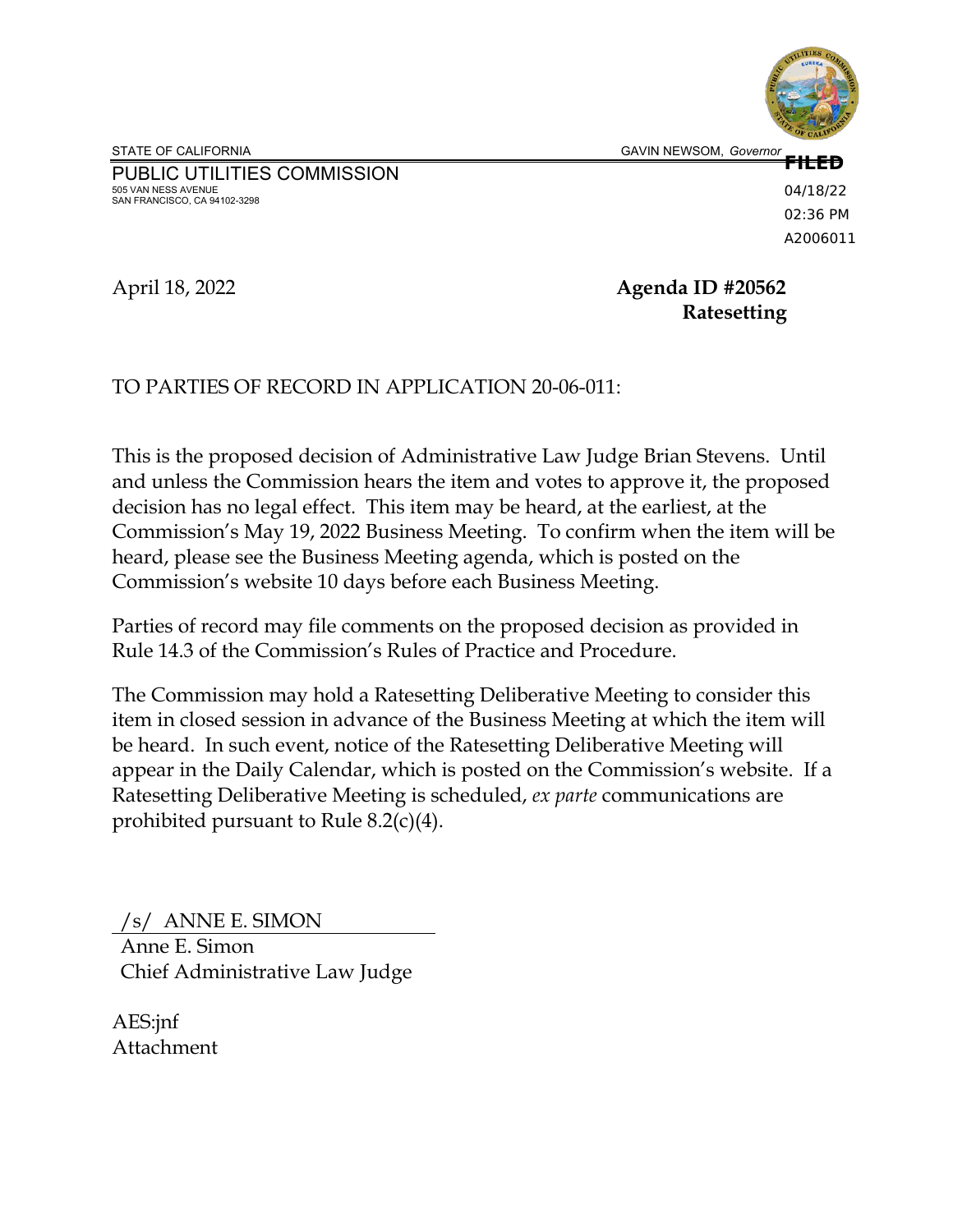# Decision **PROPOSED DECISION OF ALJ STEVENS (Mailed 4/18/2022)**

# **BEFORE THE PUBLIC UTILITIES COMMISSION OF THE STATE OF CALIFORNIA**

Application of Pacific Gas and Electric Company for Approval of Lompany for Approval of<br>Regionalization Proposal. (U39M). Application 20-06-011

# **DECISION APPROVING A MULTI-PARTY SETTLEMENT AGREEMENT IN PART AND A SOUTH SAN JOAQUIN IRRIGATION DISTRICT SETTLEMENT AGREEMENT IN TOTALITY**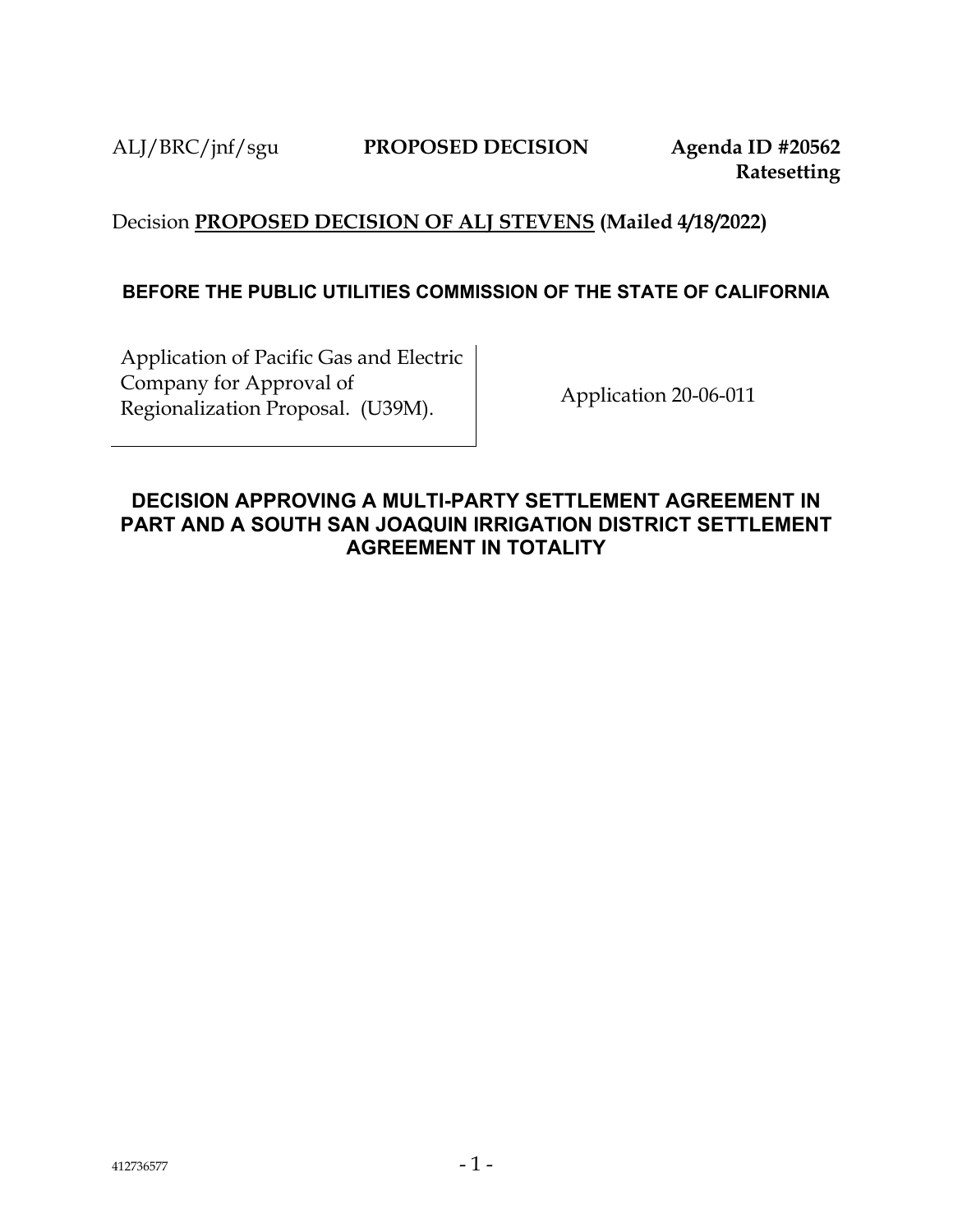# **TABLE OF CONTENTS**

| <b>Title</b><br>Page                                                          |
|-------------------------------------------------------------------------------|
| DECISION APPROVING A MULTI-PARTY SETTLEMENT AGREEMENT IN                      |
| PART AND A SOUTH SAN JOAQUIN IRRIGATION DISTRICT SETTLEMENT                   |
|                                                                               |
| 1.                                                                            |
| 2.                                                                            |
| 3.                                                                            |
| 4.                                                                            |
| 5.                                                                            |
|                                                                               |
| 5.2.                                                                          |
| 5.3.                                                                          |
|                                                                               |
|                                                                               |
|                                                                               |
| 5.4.3.                                                                        |
|                                                                               |
|                                                                               |
| 6.2.                                                                          |
|                                                                               |
| 7.                                                                            |
| 8.                                                                            |
| 9.                                                                            |
| Membership Eligibility of the Regionalization Working Group Should be<br>9.1. |
| Expanded Beyond the Parties that Participated in this Proceeding16            |
| The Intervenor Compensation Issues the Parties Raise Are Not<br>9.2.          |
| Appropriately Raised Here and Should be Addressed in a Request for            |
|                                                                               |
|                                                                               |
|                                                                               |
|                                                                               |
|                                                                               |
| 11.2. With the Modifications Adopted in this Decision, the Settlement         |
| Agreements are Reasonable in Light of the Whole Record 20                     |
|                                                                               |
|                                                                               |
|                                                                               |
|                                                                               |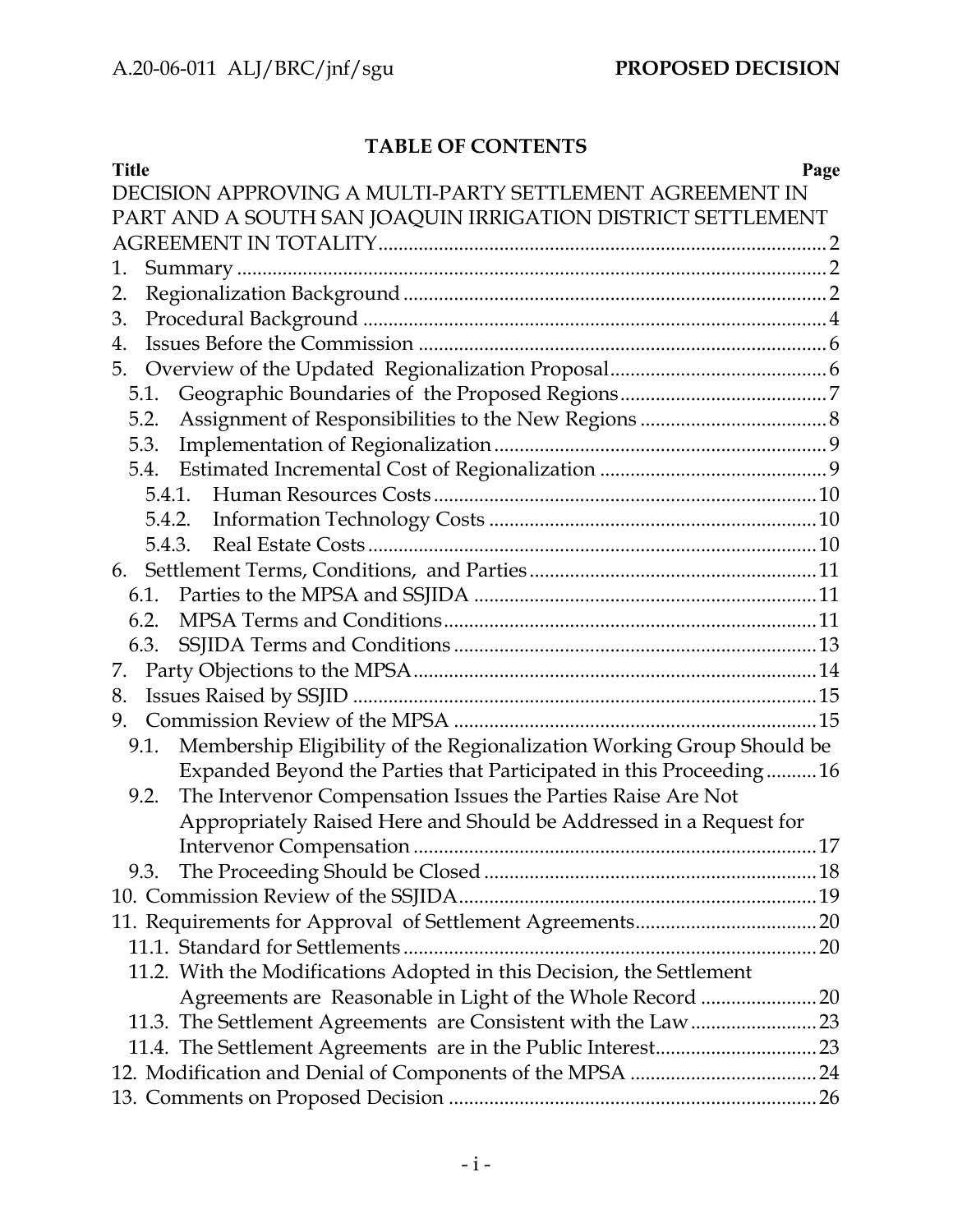Attachment A **Attachment B**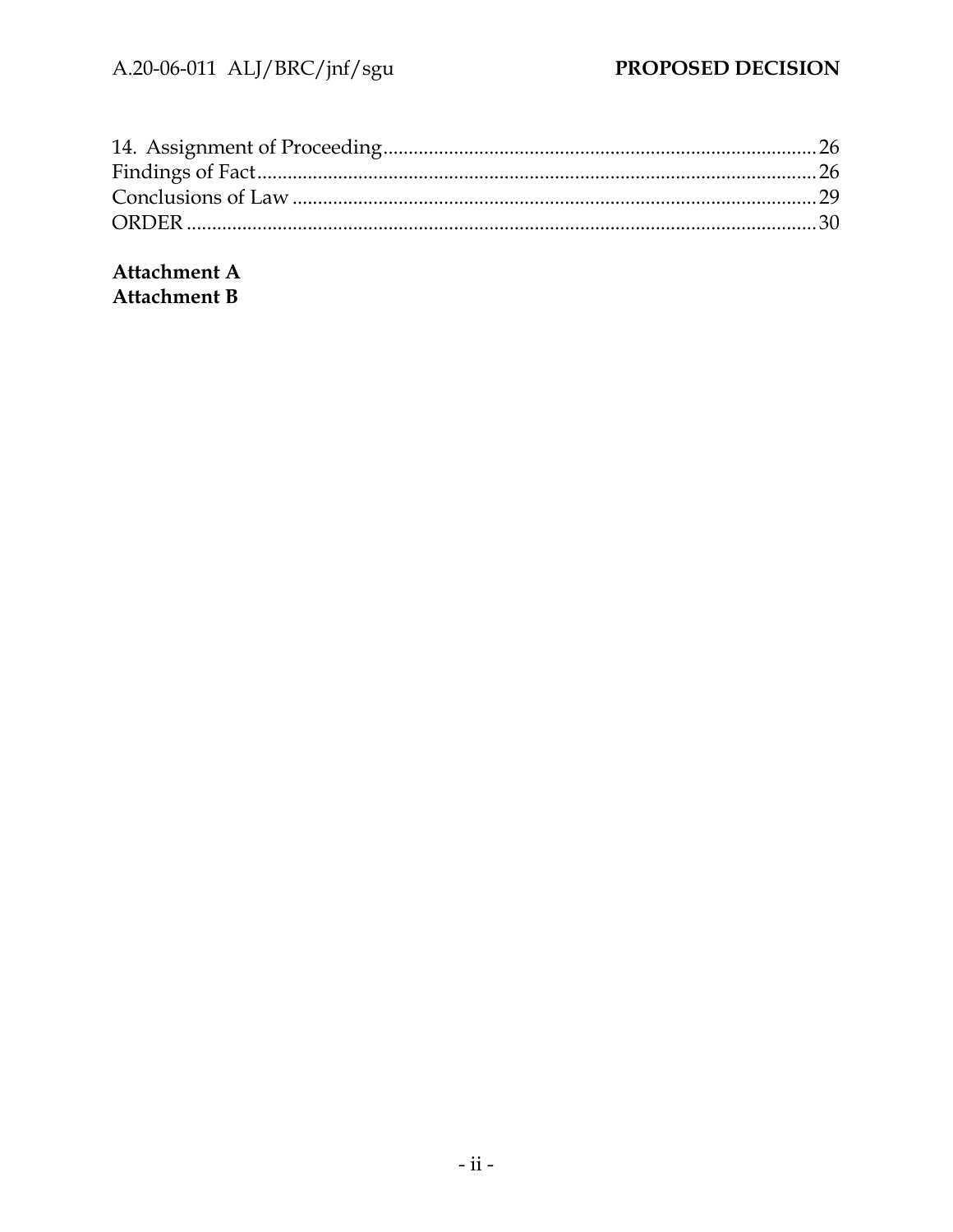# <span id="page-4-0"></span>**DECISION APPROVING A MULTI-PARTY SETTLEMENT AGREEMENT IN PART AND A SOUTH SAN JOAQUIN IRRIGATION DISTRICT SETTLEMENT AGREEMENT IN TOTALITY**

# <span id="page-4-1"></span>**1. Summary**

We approve, with conditions, the August 31, 2021 motion to adopt a multi-party settlement agreement (MPSA) among Pacific Gas and Electric Company (PG&E), the California Farm Bureau Federation, the California Large Energy Consumers Association, the Center for Accessible Technology, the Coalition of California Utility Employees, the Public Advocates Office at the California Public Utilities Commission (Cal Advocates), the Small Business Utility Advocates, and William B. Abrams. The MPSA proposes to approve PG&E's updated Regionalization Proposal, with additional conditions, to create regions for PG&E's operations designed to enhance PG&E's ability to meet its safety obligations. The MPSA is Attachment 1 to this decision.

We also approve, without conditions, a second settlement agreement (SSJIDA) between PG&E and the South San Joaquin Irrigation District, also included in the August 31, 2021 motion. The SSJIDA is Attachment 2 to this decision.

This proceeding is now closed.

# <span id="page-4-2"></span>**2. Regionalization Background**

Pacific Gas & Electric Company (PG&E) proposes in this Application a regionalization initiative that would divide its service area into specific regions. Regionalization would restructure elements of its operations and customer service around a regional operating model, and PG&E asserts its proposal would help the company refocus on core operations, safety, its customers, and frontline employees. PG&E asserts regionalization will also enhance its ability to meet its safety obligations.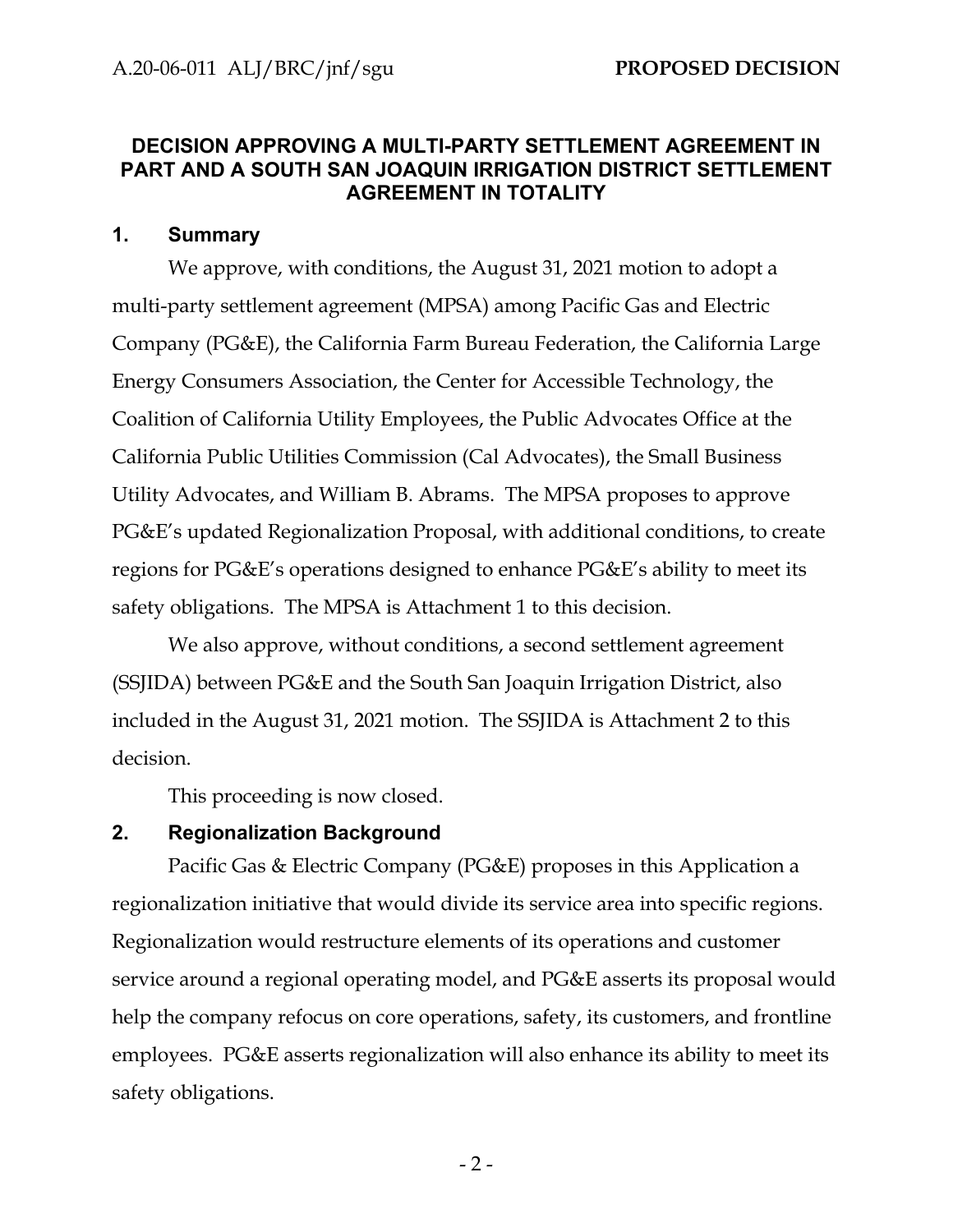Regional Restructuring was first proposed by PG&E in testimony it served in the Commission's investigation of PG&E's Plan of Reorganization following its 2019 filing for chapter 11 bankruptcy, Investigation (I.) 19-09-016.

On February 18, 2020, Commission President Marybel Batjer issued an Assigned Commissioner's Ruling in I.19-09-016 that formally proposed Regional Restructuring.

PG&E described a process to develop a regional restructuring plan in the testimony of Andrew Vesey, with a purpose to assure it is more responsive and accountable to the particular needs and circumstances of the customer base, improve customer service and safety at the local level, and include customer service focused metrics, such as interconnection, outage response and other localized safety issues.

Commissioner Proposal for Regional Restructuring:

Unless determined otherwise by the Commission, PG&E should create local operating regions to bring management closer to the customers they serve.

By June 30, 2020 PG&E shall file an application for approval of a proposed regional restructuring plan and take the following interim steps toward regional restructuring:

- Appoint regional officers to manage each region proposed in the application who are executive officer positions that report directly to the [Chief Executive Officer] CEO and President of PG&E.
- Provide for each region to have its own risk officer and safety officer who report to the [Chief Risk Officer] CRO and [Chief Safety Officer] CSO respectively.

PG&E will maintain these interim measures in effect until the later date of a Commission decision approving PG&E's application for a proposed regional restructuring plan and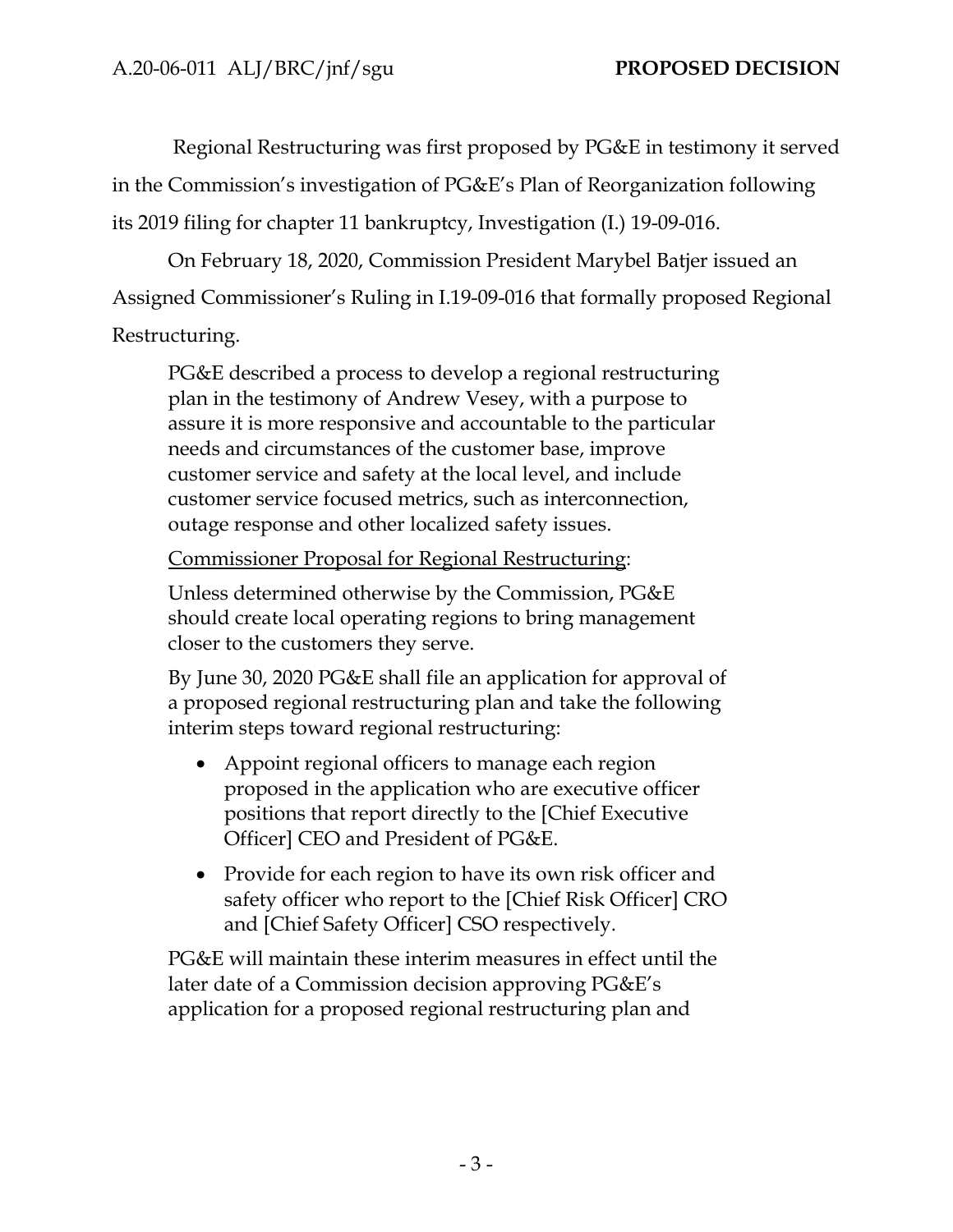recovery of associated costs, or a final non-appealable Commission decision denying PG&E's application.<sup>1</sup>

Ordering Paragraph 3 of Decision (D.) 20-05-053, the Decision conditionally approving PG&E's Plan of Reorganization, ordered PG&E to implement regional restructuring. That decision provided direction to PG&E in the implementation of regional restructuring, indicating

PG&E shall take steps so that by one year from the date of this decision it will be able to appoint regional executive officers to manage each region and report directly to the CEO and President of PG&E, and to appoint regional safety officers that report to the CSO. The remaining implementation schedule, including any interim steps, along with Cal Advocates' implementation proposals and PG&E's argument against the creation of regional risk officers, will be addressed in PG&E's application proceeding.<sup>2</sup>

# <span id="page-6-0"></span>**3. Procedural Background**

Consistent with D.20-05-053, in June 2020 PG&E prepared an initial Regionalization Proposal that was filed and served concurrently with this Application. The initial Regionalization Proposal requested approval for PG&E to establish five new regions in its service territory headed by new regional leadership and implement a new regional organization structure that moves certain work to local regions for both scheduling and execution. PG&E proposed to monitor the success of the regions through metrics, some of which will be reviewed in another Commission proceeding, regarding PG&E's operational and safety metrics. PG&E proposed that it will use the metrics to measure the progress from this regionalization effort and course correct if necessary.

<sup>1</sup> February 18, 2020 Assigned Commissioner's Ruling in I.19-09-016 at Appendix A at 7.

<sup>2</sup> D.20-05-053 at Ordering Paragraph 3.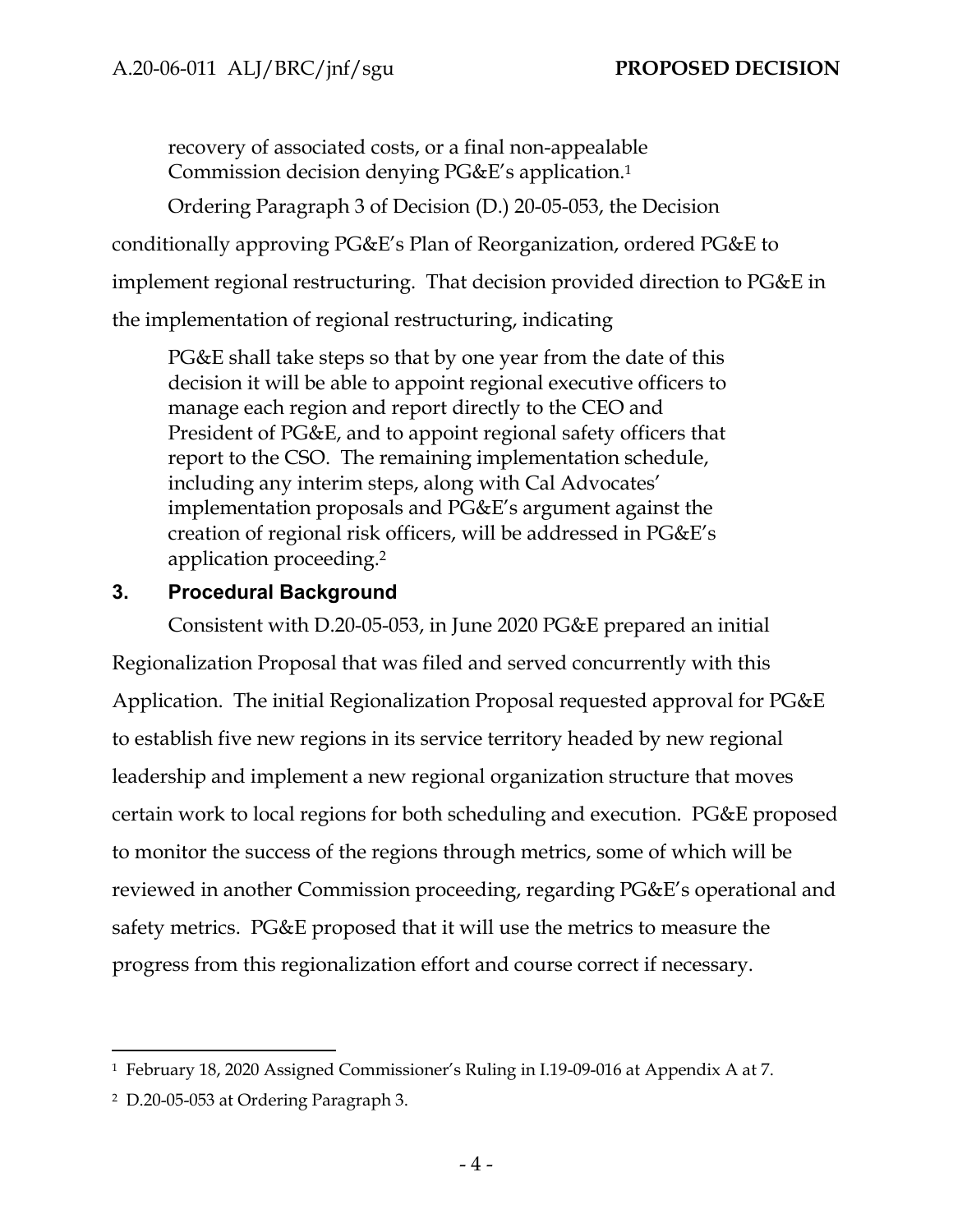The Application drew protests or responses on August 05, 2022, from East Bay Community Energy (EBCE), Small Business Utility Advocates (SUBA), Marin Clean Energy (MCE), South San Joaquin Irrigation District (SSJID), The Public Advocates Office of the California Public Utilities Commission (Cal Advocates), The Utility Reform Network (TURN), Center for Energy Efficiency and Renewable Technologies (CEERT), California Large Energy Consumers Association (CLECA), California Farm Bureau Federation (CFBF), Pioneer Community Energy (Pioneer), Energy Producers and Users Association (EPUC), City of San Jose, Coalition of California Utility Employees, and City and County of San Francisco (CCSF). On August 17, 2020, PG&E filed a reply to the protests and responses.

On October 2, 2020, the assigned Commissioner issued a Scoping Memo and Ruling.

On December 23, 2020, the Presiding Officer issued a ruling amending the procedural schedule. In compliance with that ruling, on February 26, 2021, PG&E filed an updated Regionalization Proposal reflecting changes made in response to comments on the initial Regionalization Proposal from parties to the proceeding, customers, and other stakeholders. On July 9, 2021, PG&E filed a summary of this Regionalization Proposal as directed by the Administrative Law Judge (ALJ).

In accordance with Rule 12.1, a notice of settlement conference was provided, and a settlement conference was held by the Settling Parties on August 19, 2021.

On August 31, 2021, PG&E, CFBF, CLECA, Center for Accessible Technology, Coalition of California Utility Employees, Cal Advocates, SBUA, and William B. Abrams (Settling Parties) moved for approval of the MPSA. On

- 5 -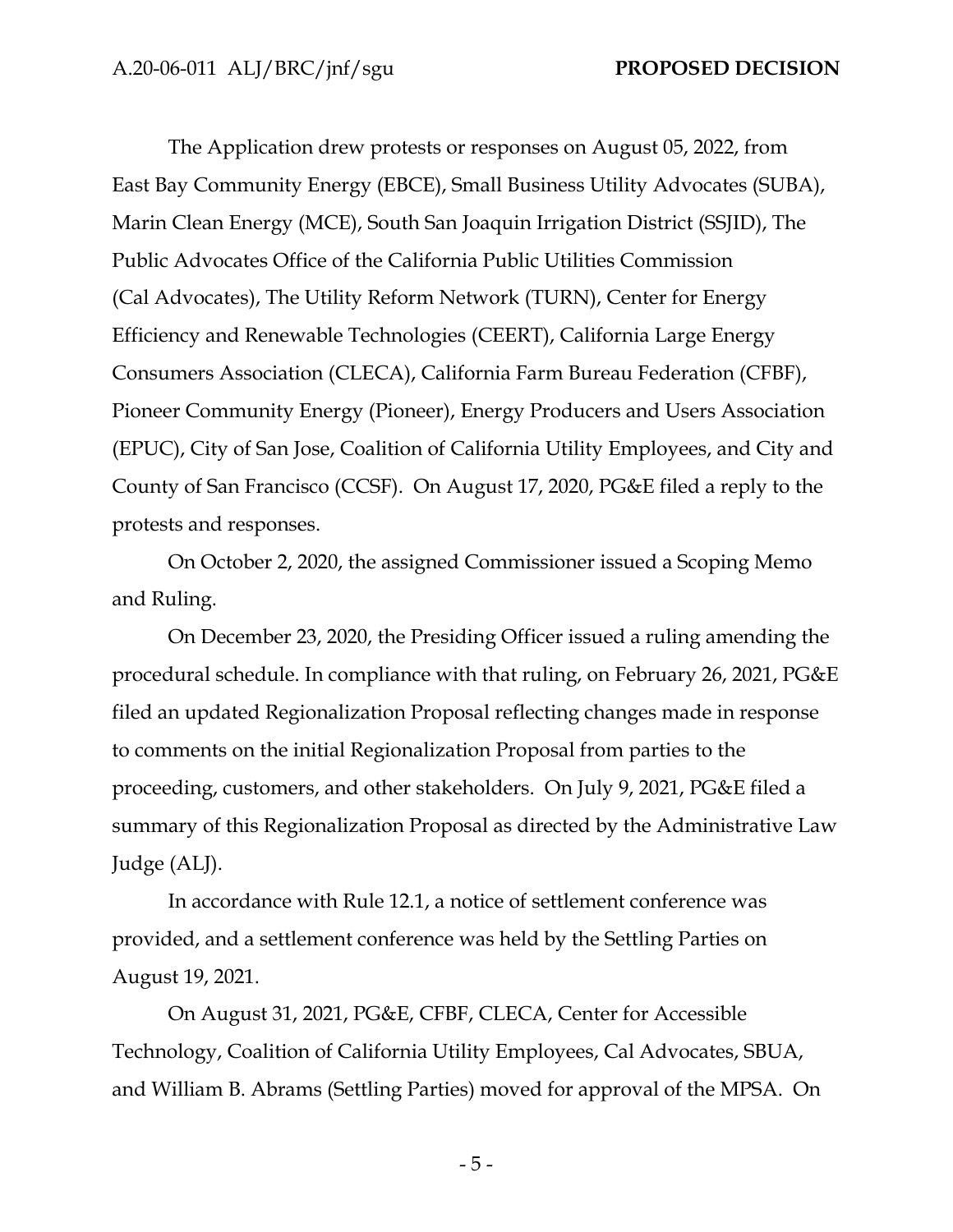the same day, PG&E and SSJID moved for approval of the second settlement agreement (SSJIDA). On September 10, 2021, TURN and, jointly, Pioneer and Valley Clean Energy filed comments on the motion for settlement agreements. On September 17, 2021, the Settling Parties and SSJID filed reply comments on the proposed settlements.

# <span id="page-8-0"></span>**4. Issues Before the Commission**

On October 2, 2020, the assigned Commissioner issued a Scoping Memo

that identified the following specific issues in the scope:

- Whether PG&E should be authorized to implement its Regionalization Proposal, as modified in this proceeding;
- Whether PG&E's proposed five regional boundaries are reasonable;
- Whether PG&E's proposals for regional leadership and a regional organizational structure are consistent with the Commission's direction;
- Whether PG&E's proposed implementation timeline for regionalization is reasonable;
- Whether PG&E's regionalization proposal is reasonable, including its impact on safety and its cost effectiveness;
- The adequacy and completeness of PG&E's regionalization plan;

This decision focuses on the two settlements that were filed concurrently

on August 31, 2021.

# <span id="page-8-1"></span>**5. Overview of the Updated Regionalization Proposal**

On February 26, 2021, PG&E filed an updated Regionalization Proposal that it asserts was developed after consideration of input received at multiple workshops discussing the initial Regionalization Proposal. On July 9, 2021, in response to an ALJ ruling, PG&E filed a summary of the updated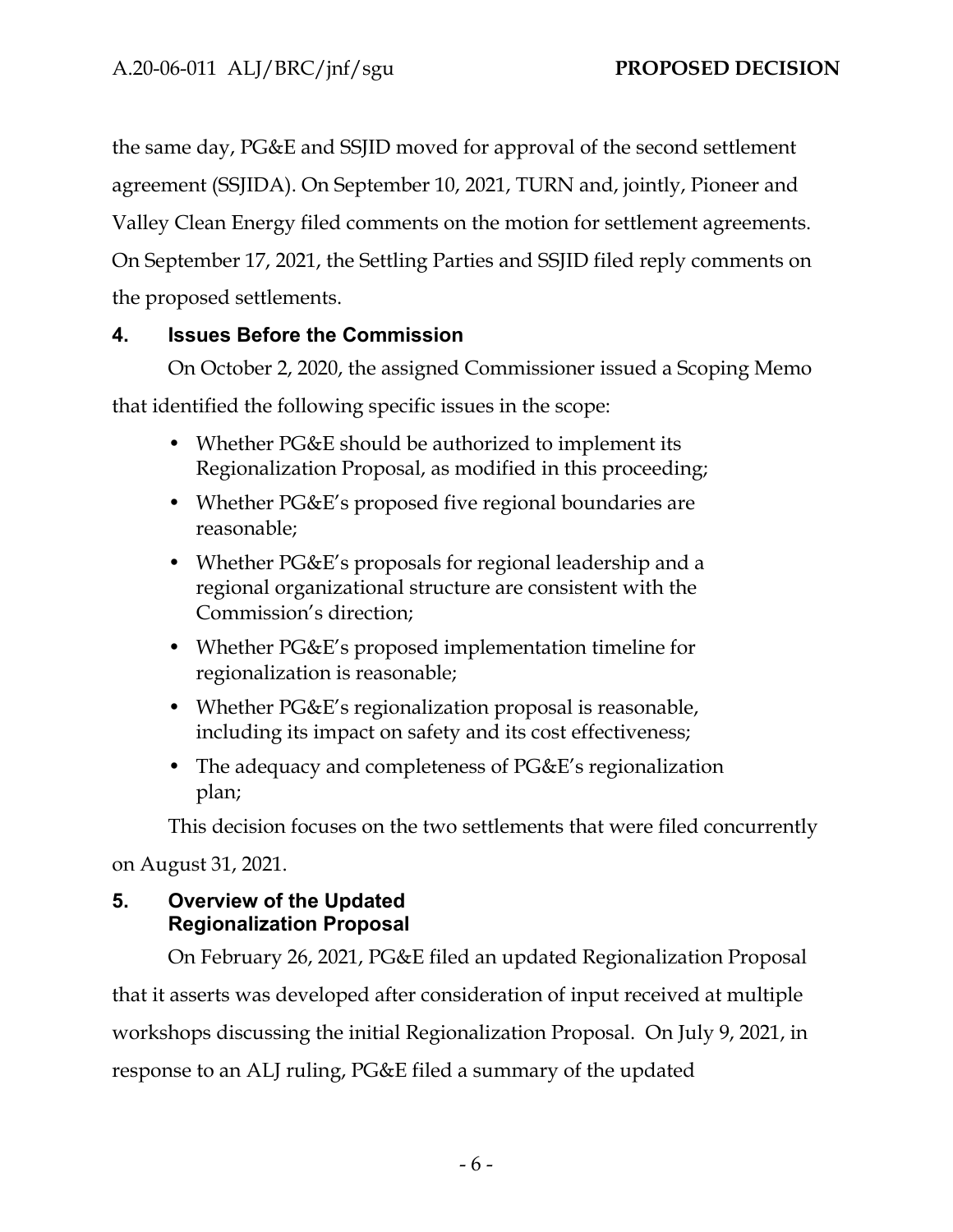Regionalization Proposal, wherein it indicates that "the purpose of regionalization is to establish [a] stronger local presence by developing new regions within [its] service territory and deploying an accountable, capable, and empowered regional leadership team within each region. The regional leadership teams—each headed by a Regional Vice President—will understand and act quickly on the needs and priorities of local communities."<sup>3</sup> PG&E proposes to achieve this vision through, in part, the implementation of the Lean Operating System<sup>4</sup> within its corporate operations.

## <span id="page-9-0"></span>**5.1. Geographic Boundaries of the Proposed Regions**

The five regions PG&E proposes in the updated Regionalization Proposal, as reflected in the map below, are North Coast, North Valley/Sierra, Bay Area, South Bay/Central Coast, and Central Valley.<sup>5</sup> PG&E notes that the regions are coterminous with county boundaries and selection of these regions was developed through consideration of other characteristics like weather, customer demographics, and operational characteristics. PG&E indicated that a large segment of its employee population is already permanently deployed in local areas, and these regions will be able to build upon existing divisions that have already been developed within the company. PG&E noted that by "keeping existing divisions, PG&E will minimize disruption to operations and preserve

<sup>3</sup> July 9, 2021 PG&E's Summary of the Updated Regionalization Proposal at A-1.

<sup>4</sup> In the updated Regionalization Proposal at 8, PG&E explains that the four crucial elements of the Lean Operating System are Visual Management, Operational Reviews, Problem Solving, and Standard Work.

<sup>5</sup> *See* Figure 1 for a visual representation of the proposed regional boundaries.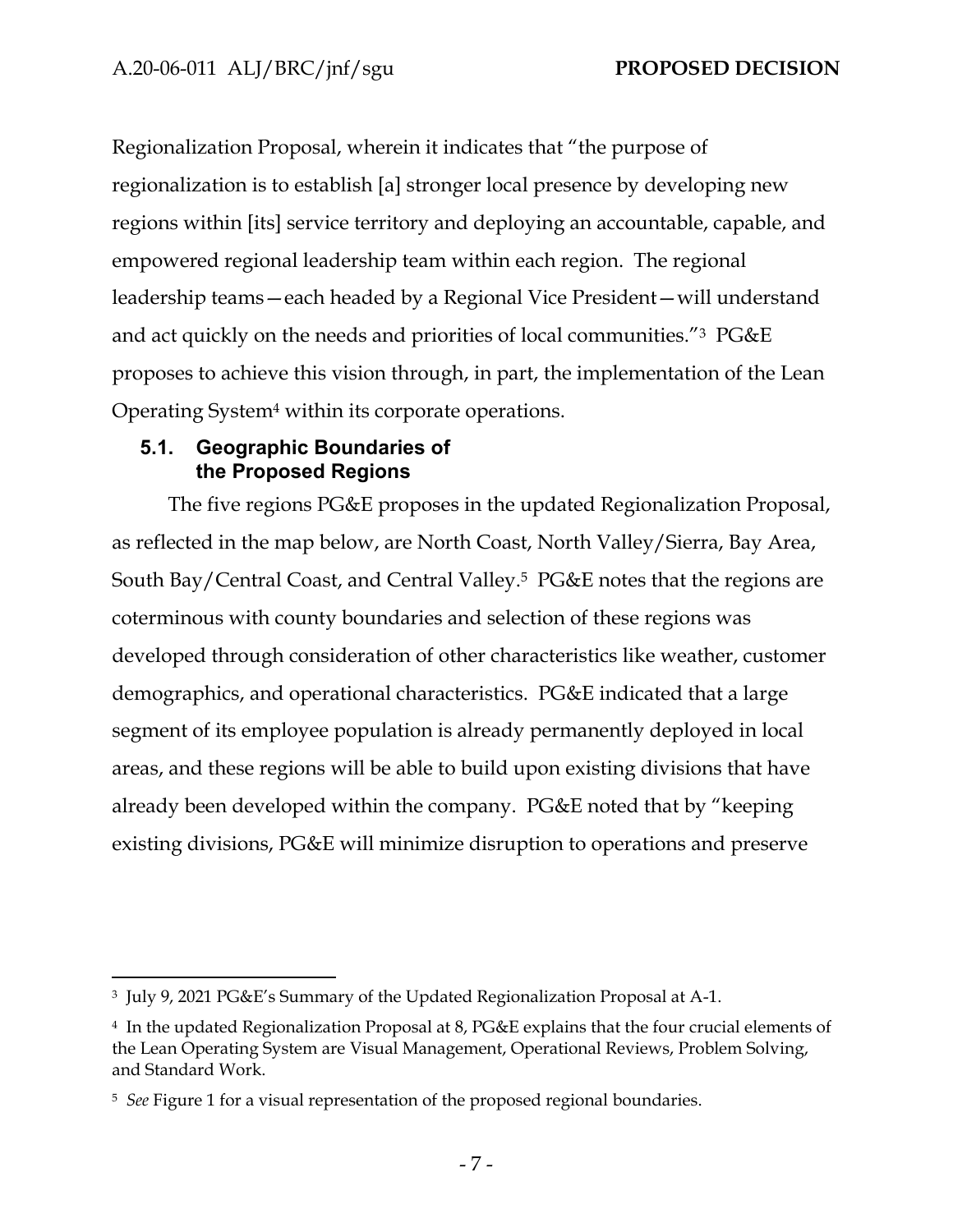continuity with historical performance metrics to show trends in regional performance going forward."<sup>6</sup>



**Figure 1: PG&E's Updated Proposed Geographic Regions<sup>7</sup>**

# <span id="page-10-0"></span>**5.2. Assignment of Responsibilities to the New Regions**

PG&E indicates that regionalization will take hold as the company transitions from being organized around specific commodities (electricity and natural gas) to being organized by functions in each region. PG&E notes that the

<sup>6</sup> PG&E's updated Regionalization Plan, Filed February 26, 2021 at 34.

<sup>7</sup> PG&E's updated Regionalization Plan, Filed February 26, 2021 at Appendix A, Figure 7.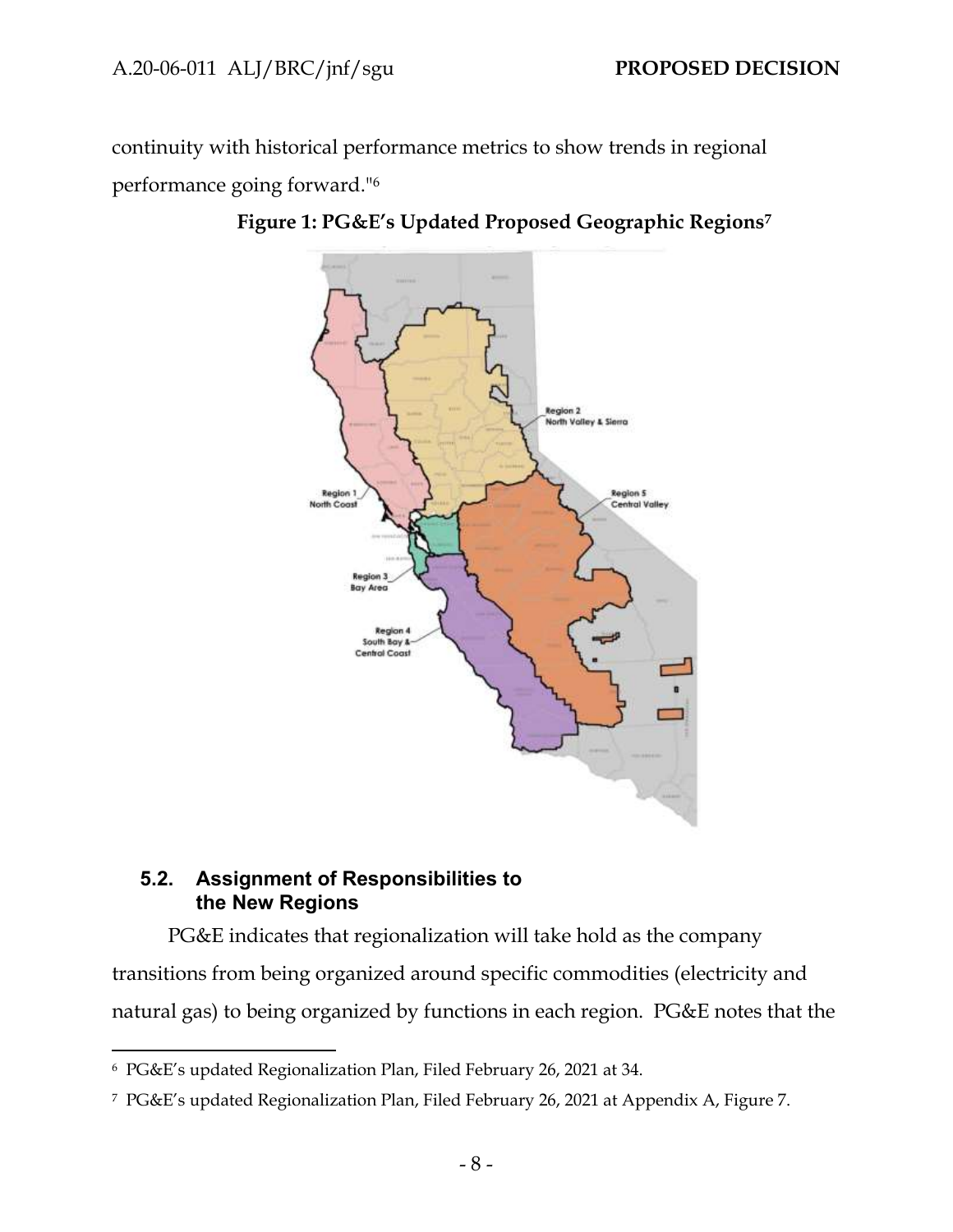regional leadership will coordinate across working groups organized by function, and the leadership will use the Lean Operating System process as the framework to coordinate and communicate to address specific issues.

## <span id="page-11-0"></span>**5.3. Implementation of Regionalization**

PG&E proposed a three phased approach for the implementation of regionalization.

The first phase involves creating a regionalization design and transition plan. This also includes the finalizing of a regional framework and the hiring of regional leadership.

The second phase involves implementing the regional boundaries and adopting the Lean Operating System. The regional leadership will be installed in the regions and will assess the local systems and processes and establish goals to improve the effectiveness of those systems and processes.

The third phase involves refining the regional model and sustaining the Lean Operating System. This is considered for the period of 2023 and beyond wherein the regional teams will continue to assess, refine, and collaborate with the functional groups to improve efficiency, safety, reliability, and customer service.

# <span id="page-11-1"></span>**5.4. Estimated Incremental Cost of Regionalization**

The estimated cost of PG&E's Updated Regionalization Plan is segmented into three specific areas: human resources, information technology, and real estate. PG&E estimates the total costs to be between \$24.6 million and \$32.6 million. At this time PG&E does not propose any incremental costs related to real estate.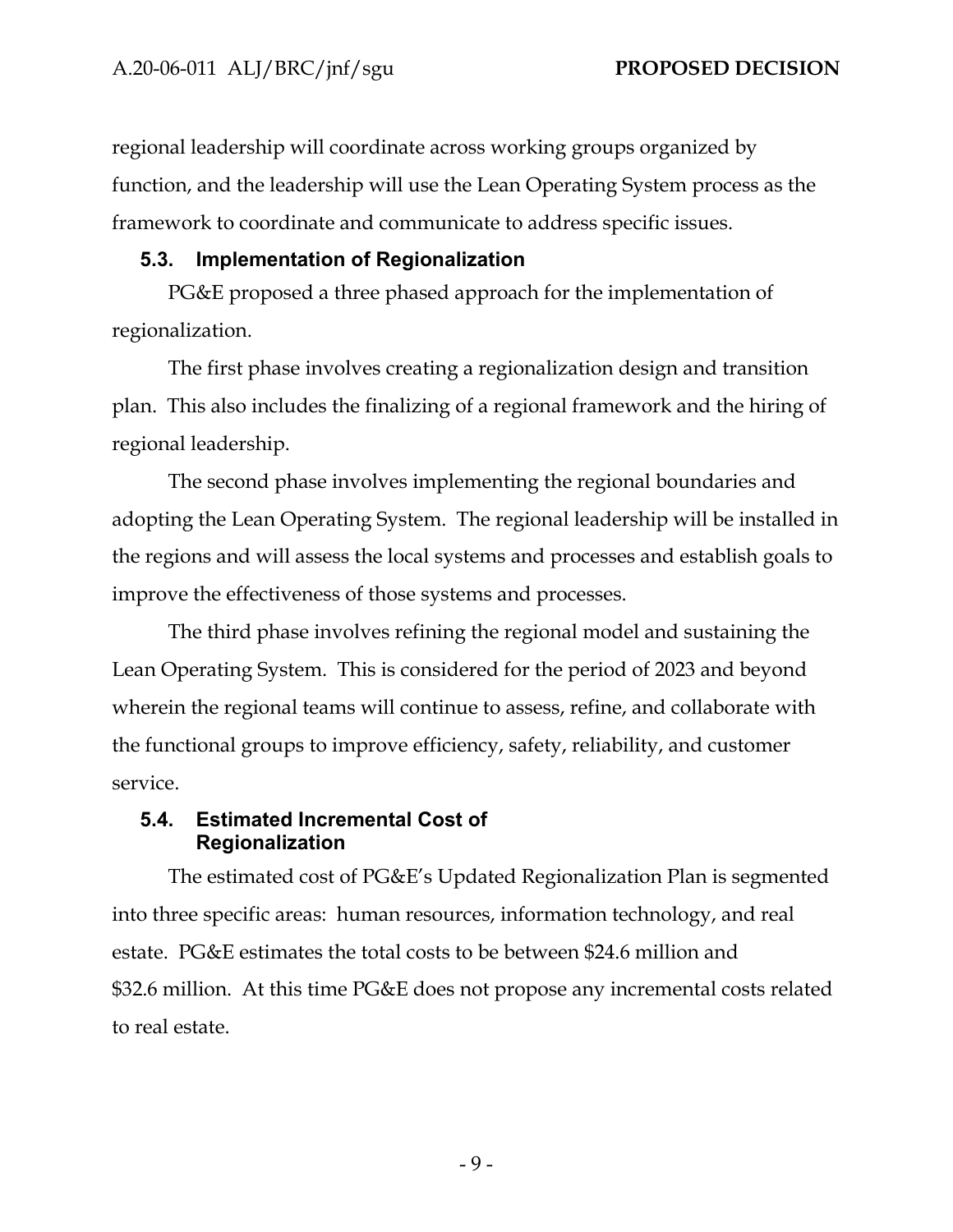### **5.4.1. Human Resources Costs**

<span id="page-12-0"></span>PG&E estimates that there will be an incremental cost of \$8.6 million for years 2021 through 2023 for human resources. This figure includes the salaries for the five regional vice presidents, 20 principal level regional staff, two executive assistants for the regional vice presidents, staffing for a regionalization program management office, and five regional safety directors. PG&E proposes that all costs, except for the regional safety directors, be allocated to 55% electric distribution and 45% gas distribution. PG&E proposes that the human resources costs for the regional safety directors be allocated as common costs based on the operations and maintenance labor factors, currently allocated 70% to electric distribution and 30% gas distribution. PG&E also indicates that the costs for these positions will be recorded in the Regional Plan Memorandum Account through 2022 and have been included in the 2023 General Rate Case.

## **5.4.2. Information Technology Costs**

<span id="page-12-1"></span>PG&E estimates incremental costs of \$16 million to \$24 million for information technology improvements. PG&E notes that it has more than 1,300 systems that run the business and modifying these systems to incorporate the new regionalization paradigm will incur costs for modification.

PG&E developed these estimates through engagement with internal information technology leadership, and it proposes a 55% electric distribution 45% gas distribution split for cost recovery. PG&E indicated the IT costs would be recorded in the Regional Plan Memo Account for later cost recovery.

#### **5.4.3. Real Estate Costs**

<span id="page-12-2"></span>In its proposal, PG&E does not include costs relative to real estate for regional headquarters or other workplaces needed for localized staff. PG&E states it will reassess the need for such workplaces for beyond 2022 if it is not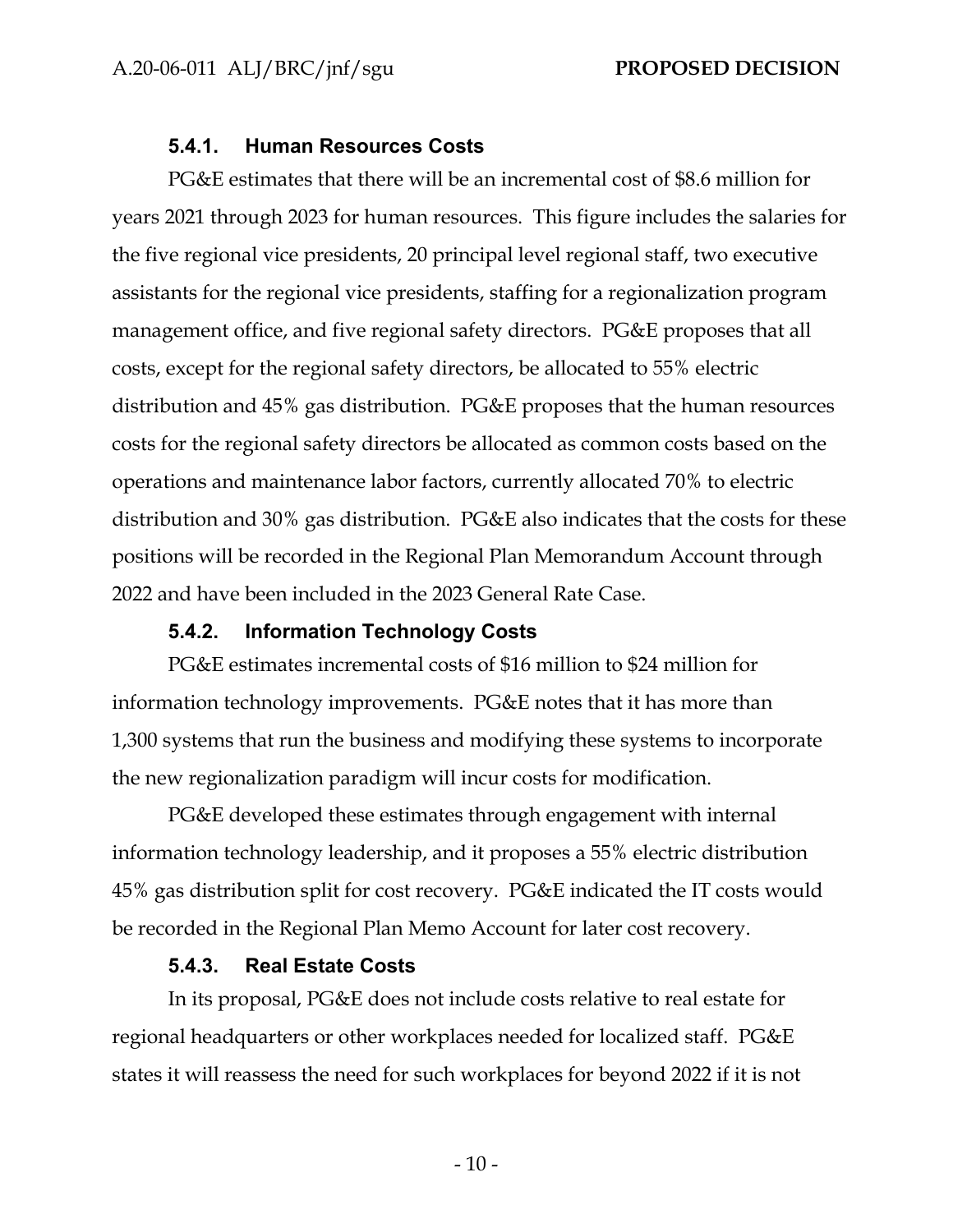able to utilize existing assets or remote working to alleviate need for additional real estate.

## <span id="page-13-0"></span>**6. Settlement Terms, Conditions, and Parties**

On August 31, 2021, parties filed a motion seeking Commission approval of two separate settlements in this proceeding. These two settlements include the Multi-party Settlement Agreement, the MPSA, and the South San Joaquin Irrigation District settlement agreement, the SSJIDA.

# <span id="page-13-1"></span>**6.1. Parties to the MPSA and SSJIDA**

Parties to the MPSA are PG&E, California Farm Bureau Federation (CFBF), Center for Accessible Technology (CforAT), Coalition of California Utility Employees (CUE), the Public Advocates Office at the California Public Utilities Commission (Cal Advocates), Small Business Utility Advocates (SBUA), and William B. Abrams. Parties to the SSJIDA are PG&E and SSJID.

The Settling Parties, for the two agreements, represent the interests of PG&E and a variety of other interests. Cal Advocates represents the diverse interests of consumers of gas and electricity, including low-income consumers. CFBF represents the interest of farmers, ranchers, and agricultural customers. CLECA represents the interests of large, high load factor, and high voltage industrial customers. CforAT represents the interests of customers with disabilities. SBUA represents the interests of small businesses. CUE represents the interests of utility employees represented by unions. SSJID represents the interests of a local irrigation district and its customers. William B. Abrams represents the interests of individual customers.

# <span id="page-13-2"></span>**6.2. MPSA Terms and Conditions**

A major proposal developed in the MPSA is the formation of a Regionalization Working Group. The terms of the settlement are clear that this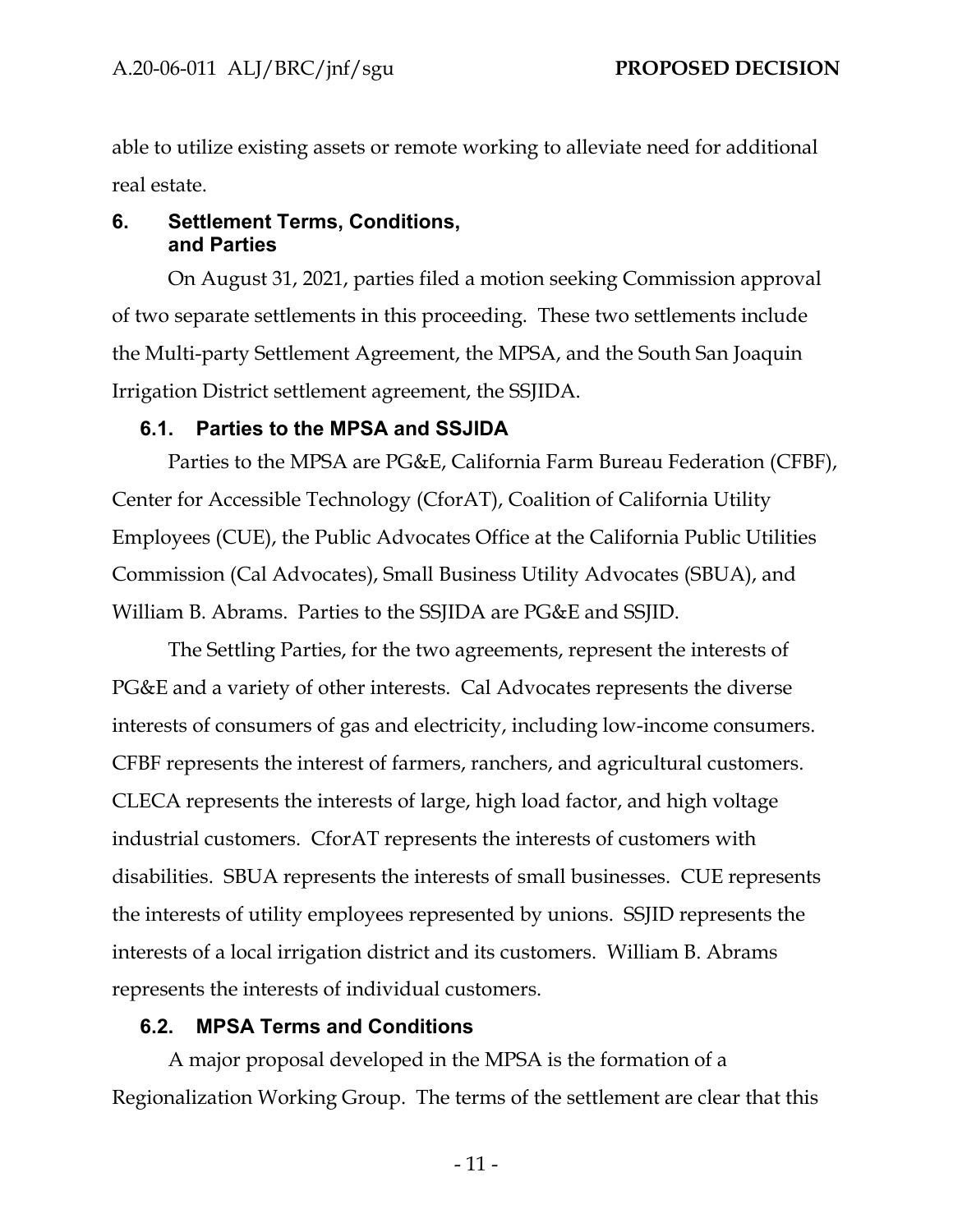working group will not have decision-making authority, rather the purpose is to

"provide additional perspectives to  $PGEE$  in its implementation of

regionalization."<sup>8</sup>

The MPSA is included as Attachment 1 to this Decision. The primary provisions of the MPSA are as follows:

- PG&E is authorized to implement regionalization as described in the Updated Regionalization Proposal.
- PG&E will support the formation of a Regionalization Stakeholder Group. This group will serve as an advisory group to provide additional perspective to PG&E as it advances through the implementation of regionalization.
- Parties request the Commission to allow eligible participants in the Regionalization Stakeholder Group to have the opportunity to seek intervenor compensation from the Commission for their participation in the group meetings.
- The Regionalization Stakeholder Group will consist of the parties to the Proceeding who are signatories to this Settlement Agreement, or who otherwise, in advance of their participation, agree in a separate writing delivered to PG&E, to the scope, purpose, procedures and protocols for the Regionalization Stakeholder Group included in the Settlement Agreement.
- PG&E will prepare quarterly reports summarizing updates to its implementation of regionalization and serve the reports on the service list for the Proceeding.
- PG&E will develop metrics that will be reported regionally to the Regionalization Stakeholder Group, including but not limited to the Safety Performance Metrics and Safety and Operational Metrics adopted in Rulemaking 20-07-013, by the conclusion of Phase II of the implementation schedule for the regionalization plan.

<sup>8</sup> August 31, 2021 Joint Motion for Approval of Settlement Agreements at 10.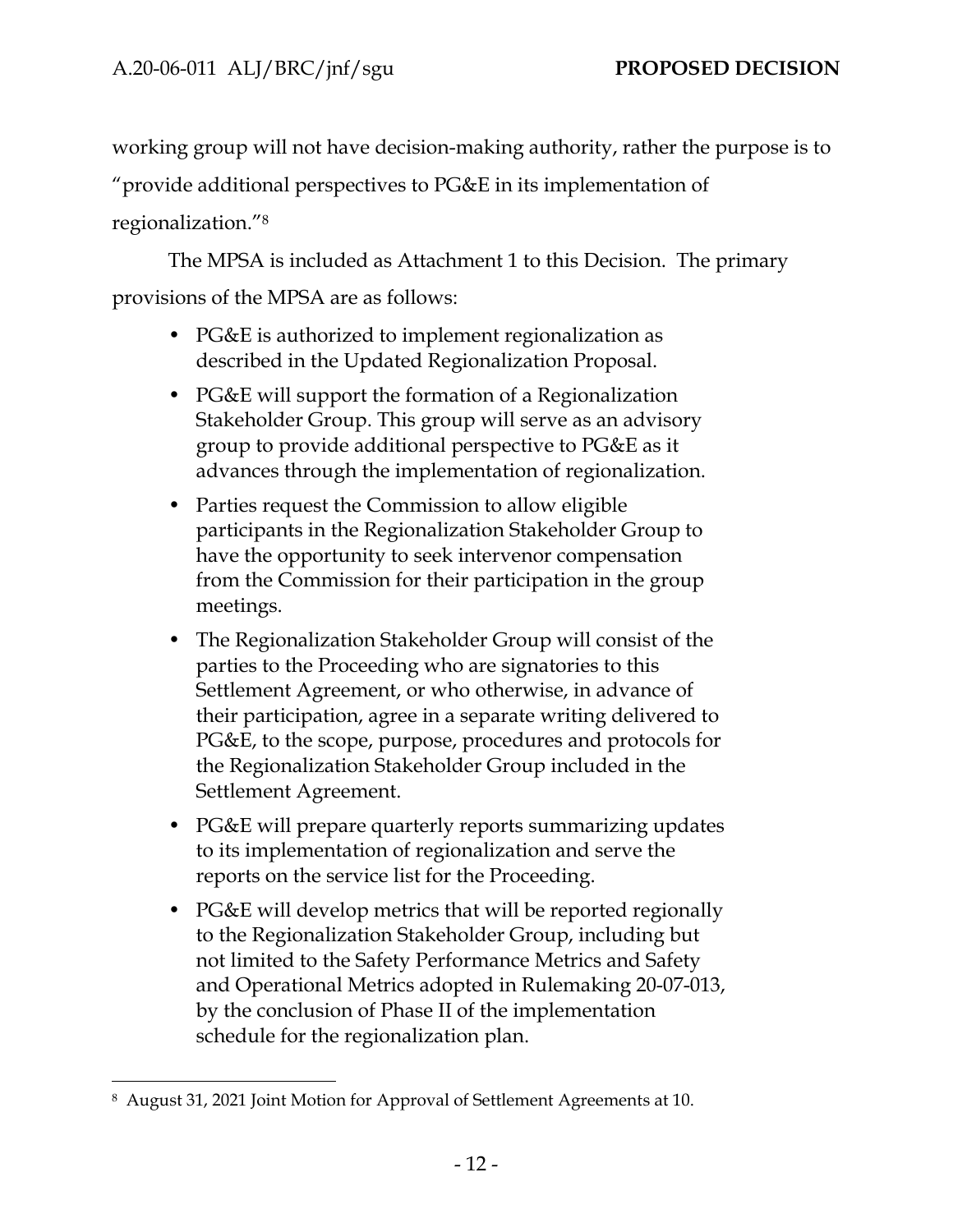- The Regional Vice Presidents will, at least once every General Rate Case cycle, establish public goals, metrics, and priorities for their respective regions and will also seek input from community based organizations.
- PG&E will host two public workshops in 2022 and for each year until the completion of Phase III or its regionalization implementation to provide updates to the public about its regionalization implementation progress. PG&E will coordinate the workshops with the Commission staff to the extent feasible.
- PG&E will not move operations under the direct control of the Regional Vice Presidents, Regional Safety Directors, or their successors for a period of two years from the date of the Commission Decision adopting the Multi-Party Settlement Agreement.
- The settling parties request that the proceeding will be left open.

# <span id="page-15-0"></span>**6.3. SSJIDA Terms and Conditions**

In the PG&E/SSJID Settlement Agreement, PG&E and SSJID each acknowledge the other's positions and PG&E clarifies and confirms that its implementation of regionalization as managed by its Regionalization Program Management Office (Regionalization PMO) will not include any work to oppose SSJID's municipalization efforts. SSJID also acknowledges that PG&E, including the Regional Vice Presidents, Regional Safety Directors and their staff may continue to respond to SSJID's municipalization efforts in other forums and proceedings separate from the regionalization proceeding and/or implementation of the Updated Regionalization Proposal. The Regionalization PMO will document in writing the separation maintained between the implementation of the regionalization plan and PG&E's response to SSJID's municipalization efforts and will make available the documentation to the Commission and SSJID upon written request of either entity.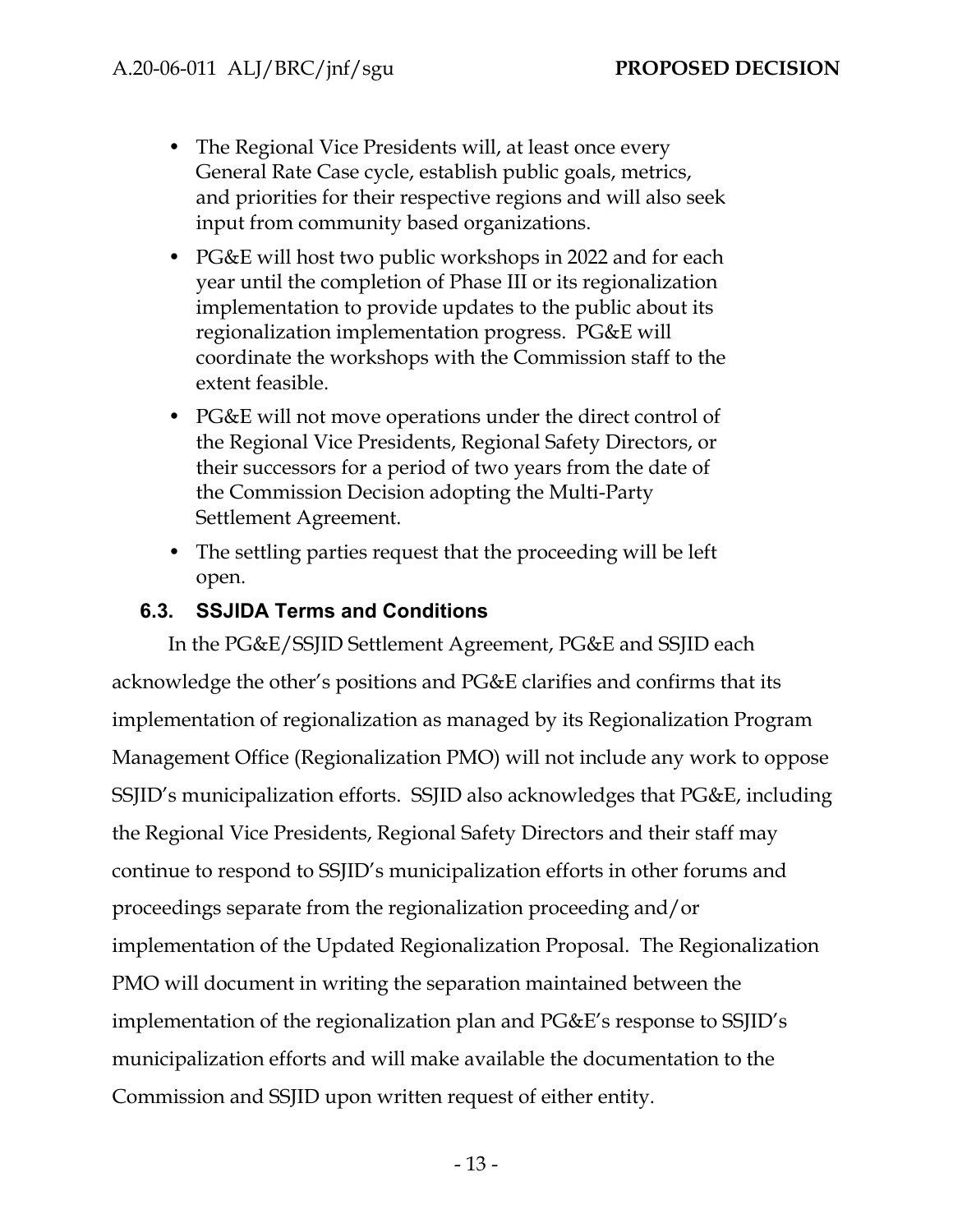# <span id="page-16-0"></span>**7. Party Objections to the MPSA**

Two parties to the proceeding have objected to the MPSA. TURN argues that the MPSA should not be approved unless PG&E first provides data on the anticipated safety impact of the updated Regionalization Proposal. As TURN points out, the MPSA asks the Commission:

…to approve the entirety of PG&E's Regionalization Plan first, then PG&E will provide safety metrics and targets later, by the conclusion of Phase II of its Regionalization Plan (and even then, PG&E will only provide these metrics to the Regionalization Stakeholder Group and not the public).<sup>9</sup>

While PG&E and the Settling Parties argue that the safety impacts of the

Updated Regionalization Plan can only be assessed after it is in place, TURN

argues, to the contrary, that:

The Commission has for many years emphasized the importance of incorporating a risk-based decision framework into the evaluation of IOU proposals…. This framework allows a utility to determine, among other attributes, the safety impact of a proposed program or project. In 2020, PG&E filed a Risk Assessment and Mitigation Phase Report using this framework to assess numerous proposed programs and projects. Hence, estimating the safety impacts of programs and projects is not new to PG&E.<sup>10</sup>

The other objection to the MPSA was filed by Pioneer/VCE. It echoed

TURN's concern that implementing the updated Regionalization Plan without an

estimate of its safety impacts is not in the public interest, stating:

Without metrics and data-driven safety impact projections there is little factual basis for determining that PG&E's proposal is reasonable.<sup>11</sup>

<sup>9</sup> TURN Response to Joint Motion for Approval of Settlement Agreements at 5.

<sup>10</sup> *Ibid.*

<sup>&</sup>lt;sup>11</sup> Pioneer/VCE Response to the Joint Motion for Approval of Settlement Agreements at 12.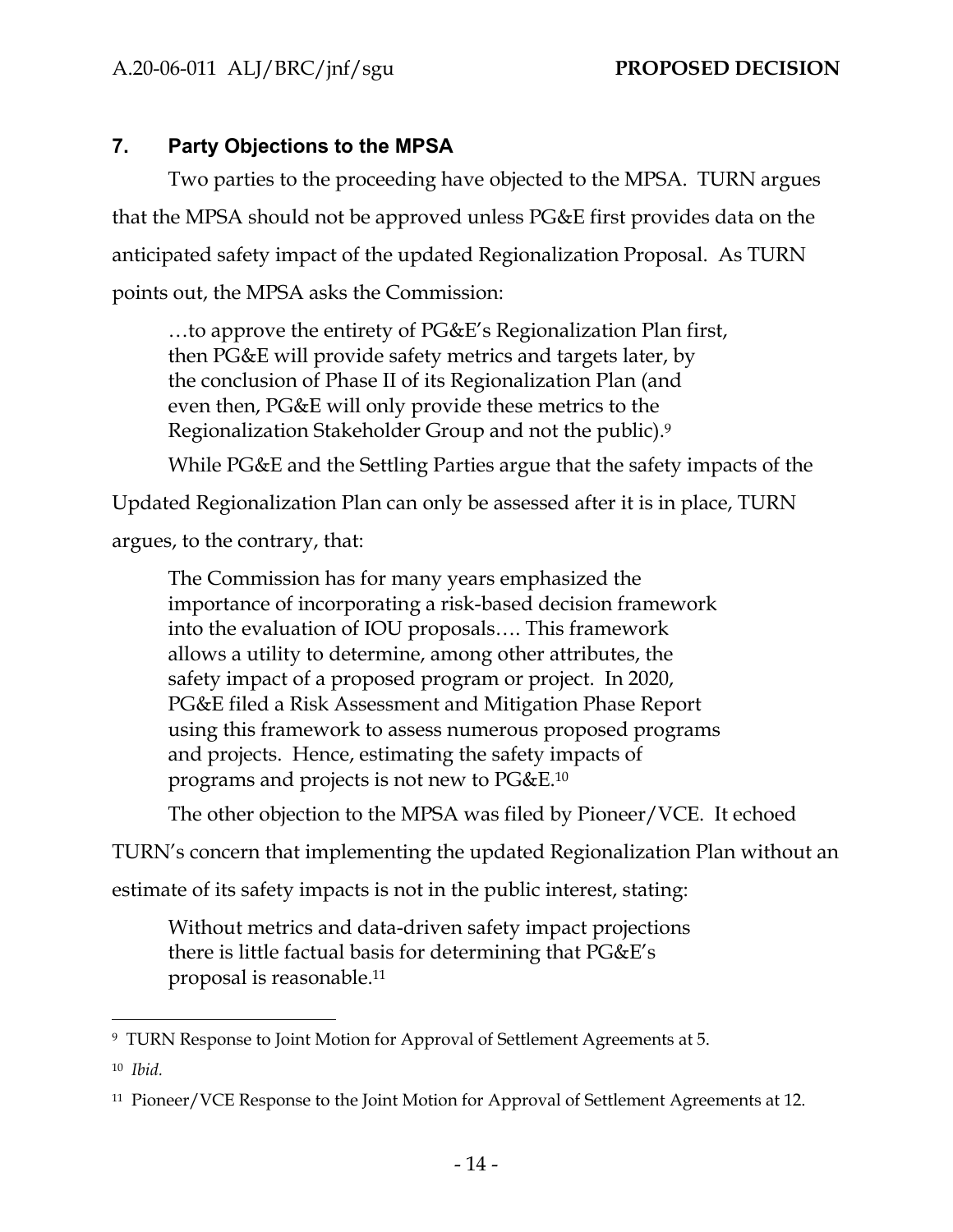#### <span id="page-17-0"></span>**8. Issues Raised by SSJID**

SSJID filed comments in this proceeding raising concerns regarding PG&E's implementation of its updated Regionalization Proposal and potential competitive implications thereof with respect to SSJID's municipalization efforts. PG&E responded that its regionalization efforts are completely unrelated to municipalization efforts. The SSJIDA memorializes PG&E's response and with that commitment, SSJID supports the SSJIDA settlement.

#### <span id="page-17-1"></span>**9. Commission Review of the MPSA**

The updated Regionalization Proposal creates the regionalized structure envisioned by Ordering Paragraph 3 of D.20-05-053, together with a process for measuring the safety-related performance of the new, regionalized PG&E versus the old, centralized PG&E. The MPSA proposes to adopt the updated Regionalization Proposal with additional terms. There are many paths for PG&E to fulfil its obligation pursuant to Ordering Paragraph 3 of D.20-05-053, and the updated Regionalization Proposal is one path.

The requirements for adopting a settlement are set forth in Rule 12.1. We must determine whether the settlement complies with Rule 12.1(d), which requires that a settlement be "reasonable in light of the whole record, consistent with law, and in the public interest."

While our policy is to favor the settlement of disputed applications, our standard of review for settlements is designed to ensure that settlements meet a standard of reasonableness in light of the law and the record of the proceeding. If a settlement is unreasonable, we will not be persuaded to approve unreasonable settlements simply because of a general policy favoring the approval of settlements. There are several attributes that can render a settlement unreasonable. One such attribute is the presence of significant deviations from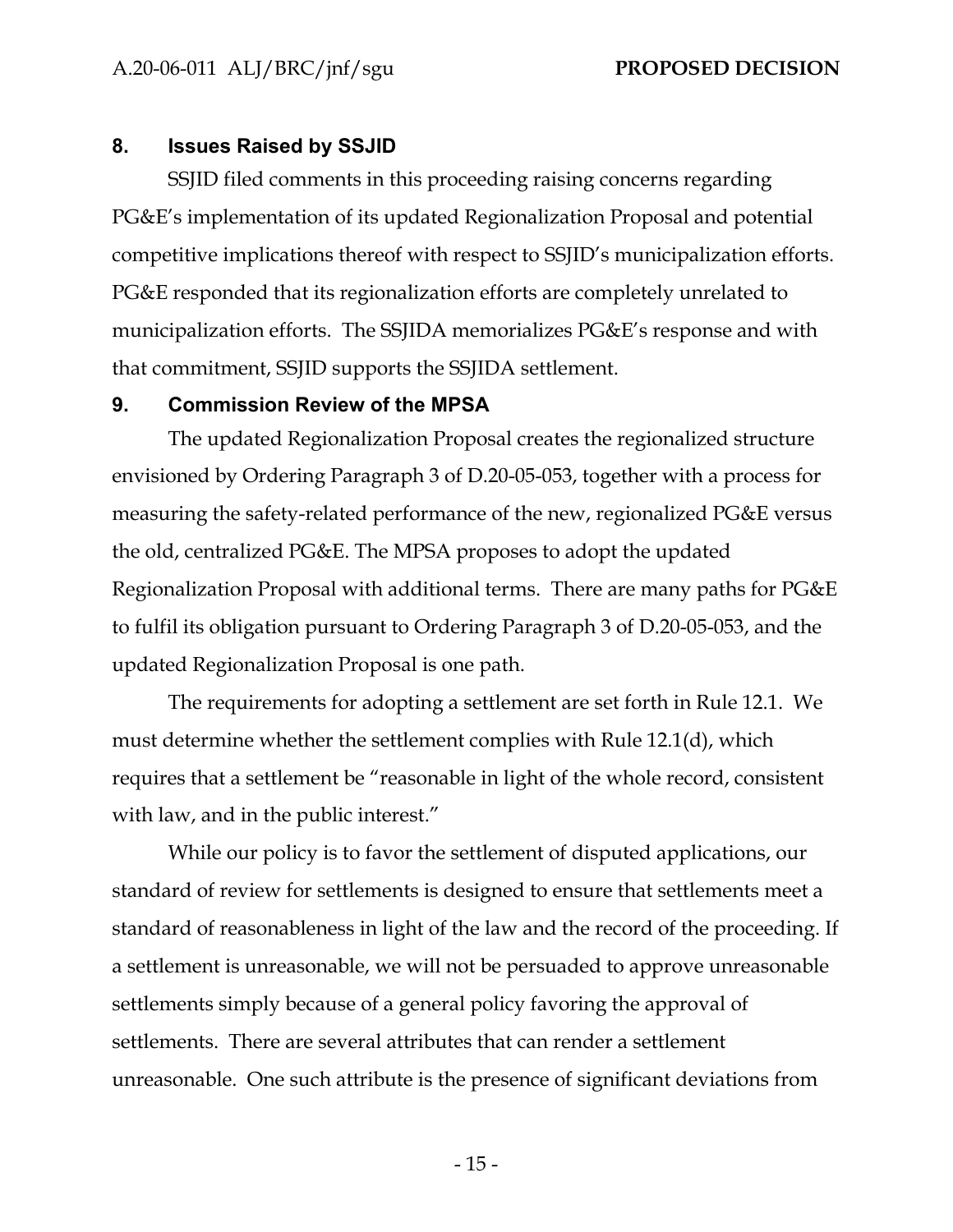Commission findings, policies, and practices that are not adequately explained and justified in the motion for the settlement's adoption. Another such attribute is the lack of demonstration that the settlement fully and fairly considered the interests of all affected entities – both parties and non-party entities such as affected customers.

The Settling Parties requested that the Commission adopt the MPSA without modification. As we will explain in detail, many provisions of the MPSA are reasonable, however, certain provisions of the MPSA do not meet the standard set in Rule 12.1(d) and are unreasonable as proposed. Therefore we provide modifications to the MPSA as an alternate path forward for resolution of this Application.

# <span id="page-18-0"></span>**9.1. Membership Eligibility of the Regionalization Working Group Should be Expanded Beyond the Parties that Participated in this Proceeding**

Section 32 of the proposed MPSA outlines the settling parties' position on who may participate in the proposed Regionalization Working Group to formalize a feedback mechanism between external stakeholders and the PG&E leadership responsible for implementing regionalization.

32. The Regionalization Stakeholder Group will consist of the parties to the Proceeding who are signatories to this Settlement Agreement, or who otherwise, in advance of their participation, agree in a separate writing delivered to PG&E, to the scope, purpose, procedures and protocols for the Regionalization Stakeholder Group included in Sections 1, 2, 9, 15, 18-22 and 25-34 of this Settlement Agreement.<sup>12</sup>

Given the scale of issues at play in the implementation of a regionalization model within PG&E's service territory, it is not in the public interest to limit

<sup>12</sup> August 31, 2021 Joint Motion for Approval of Settlement Agreements at Attachment 1, at 7.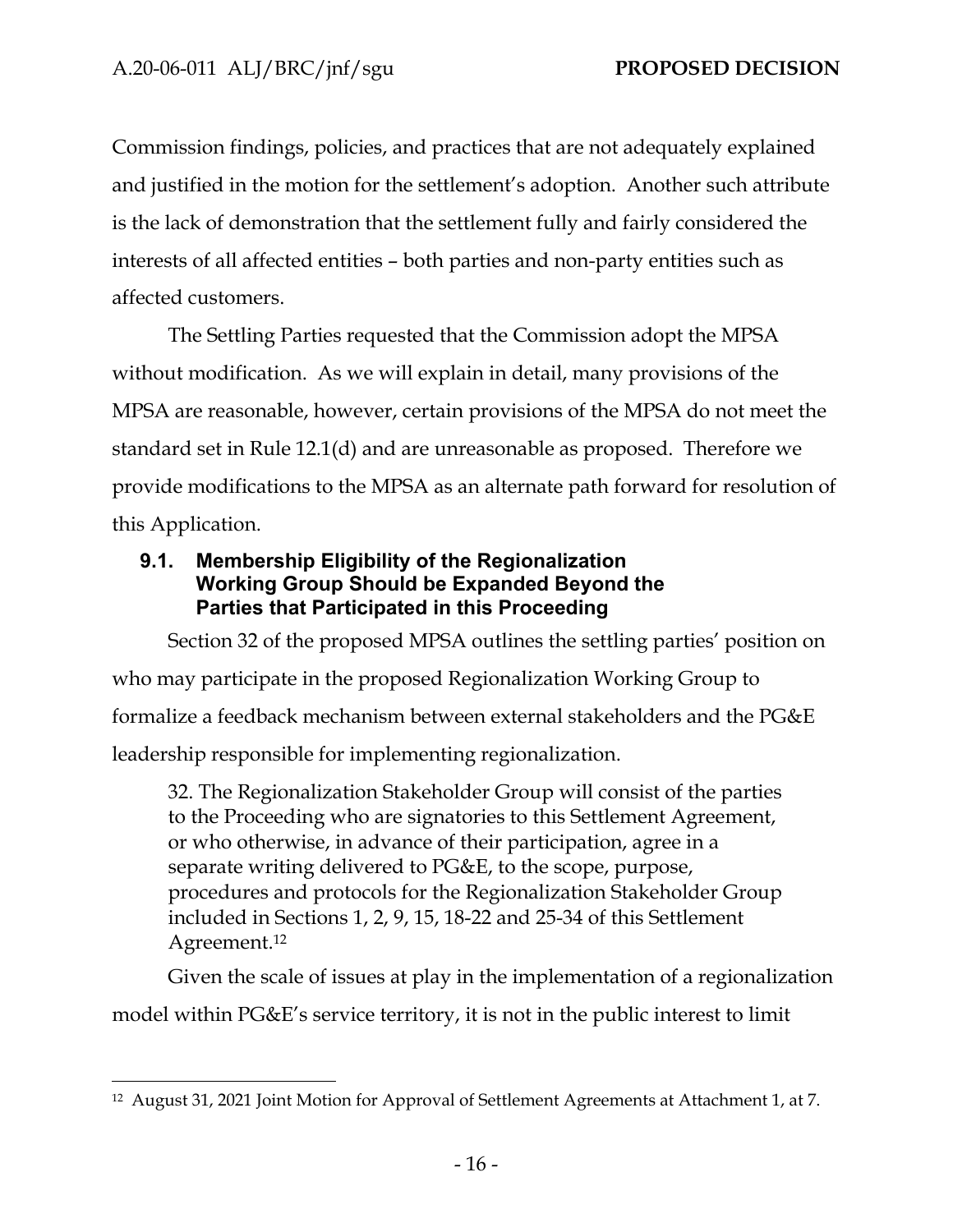participation in the proposed Regionalization Working Group solely to parties to this proceeding. There may be interested stakeholders that could provide necessary insight into specific or broad elements of PG&E's regionalization effort that have yet to initiate participation in this proceeding. Excluding those voices from participating in a stakeholder effort like the proposed Regionalization Working Group is counter to open and transparent public participation.

For that reason, we reject the element of Section 32 of the proposed MPSA that limits participation in the Regionalization Working Group solely to parties to this proceeding on the basis that it is not in the public interest. We agree that the scope of the participation in the Regionalization Working Group should be limited to the enumerated sections of the Settlement that are included in Section 32, and it is reasonable to receive acknowledgement from all participants that the scope shall be limited as such.

# <span id="page-19-0"></span>**9.2. The Intervenor Compensation Issues the Parties Raise Are Not Appropriately Raised Here and Should be Addressed in a Request for Intervenor Compensation**

Section 15 of the proposed MPSA outlines the settling parties' position on the potential for eligible parties to receive intervenor compensation for activity that occurs in the Regionalization Working Group.

15. The Regionalization Stakeholder Group will provide PG&E with the valuable perspectives of stakeholders during the implementation of regionalization. Therefore, the Parties request the Commission to allow eligible participants in the Regionalization Stakeholder Group to have the opportunity to seek intervenor compensation from the Commission for their participation in the group meetings. Any such request shall be submitted to the Commission in the Proceeding.<sup>13</sup>

<sup>13</sup> August 31, 2021 Joint Motion for Approval of Settlement Agreements at Attachment 1, at 3.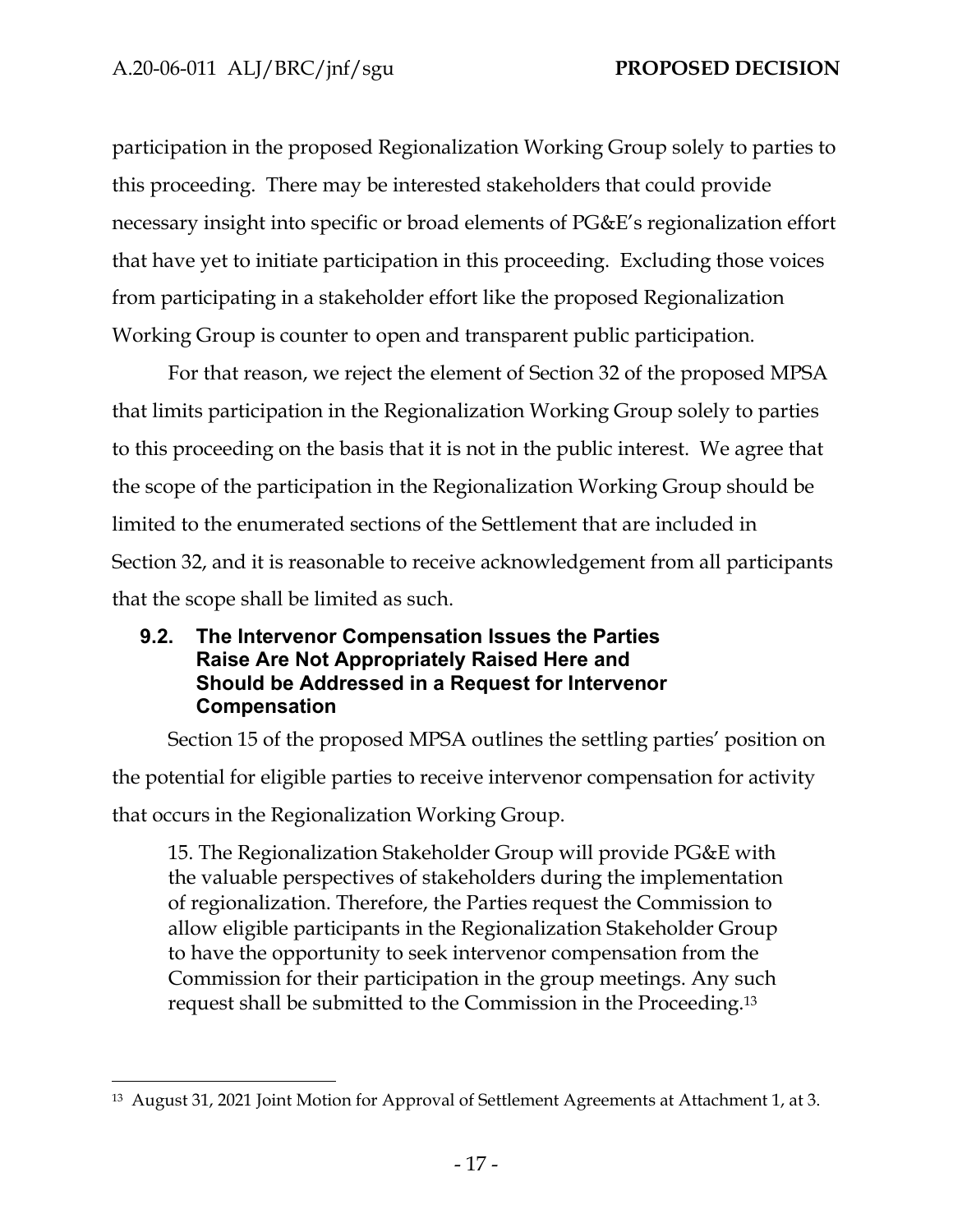The framework for awarding intervenor compensation for activity before the Commission is complex, and this section of the proposed MPSA is beyond the scope of this proceeding.

Public Utilities Code Section 1801.3(d) allows intervenors to be compensated "for making a substantial contribution to proceedings of the commission, as determined by the commission in its orders and decisions, regardless of whether a settlement agreement is reached." It is unclear how participation in the Regionalization Stakeholder Group will meet this statutory standard and there is an insufficient record before the Commission for it to address the parties' request. Therefore, the request that the Commission authorize eligibility for intervenor compensation in advance is denied without prejudice.

## <span id="page-20-0"></span>**9.3. The Proceeding Should be Closed**

Section 11 of the proposed MPSA outlines the settling parties' request for the Commission to leave the proceeding open until the conclusion of Phase III of the updated Regionalization Proposal, which is signaled to potentially be June 30, 2023. Phase III involves refining the regional model and sustaining the Lean Operating System.

11. The Parties request that the Commission leave the Proceeding open until the end of Phase III, which is scheduled to end on June 30, 2023. PG&E will file a motion to request that the proceeding close when it completes Phase III.<sup>14</sup>

The MPSA outlines some of the settling parties' reasoning behind this section, indicating their position that if "the Commission leaves the proceeding open, any party may seek relief from the Commission concerning performance

<sup>14</sup> August 31, 2021 Joint Motion for Approval of Settlement Agreements at Attachment 1, at 2.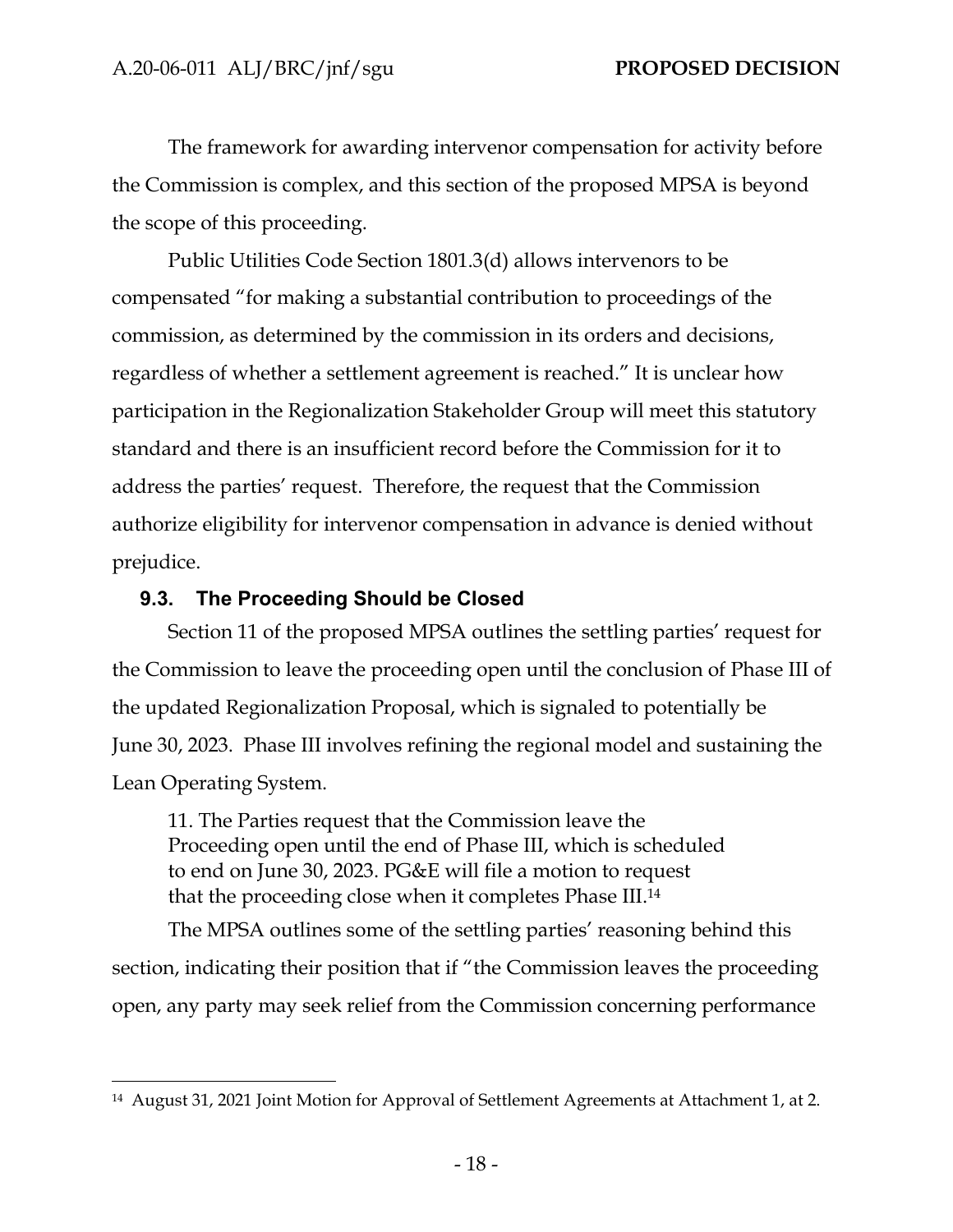failures by any other party pursuant to the Multi-Party Settlement Agreement (MPSA), provided however, that the party seeking relief must have attempted to informally resolve its concern with the other party(s) through the process provided in Section III(17) of the Multi-Party Settlement Agreement."<sup>15</sup>

Upon the issuance of this decision, there will be no remaining issues scoped into this proceeding that are yet to be addressed by the Commission. There are pre-existing procedural pathways at the Commission for parties to seek to modify previous decisions or seek other forms of relief that do not necessitate leaving a proceeding open to address unidentified potential future concerns.

Rather, it is in the public interest for the Commission to resolve proceedings on a timely basis and open new forums with all noticing requirements and rights provided to parties when future issues arise that necessitate Commission action.

For that reason, we deny the settling parties' request in Section 11 of the proposed MPSA that the Commission leave this proceeding open until the completion of Phase III of the updated Regionalization Proposal, potentially June 30, 2023, on the basis that it is not in the public interest. This decision will close the proceeding.

#### <span id="page-21-0"></span>**10. Commission Review of the SSJIDA**

Municipalization is not an issue that was scoped into this proceeding, although we agree that there is an element of inherent overlap between the direction PG&E is proposing with its updated Regionalization Proposal and efforts within its service territory to municipalize.

<sup>15</sup> August 31, 2021 Joint Motion for Approval of Settlement Agreements at 11.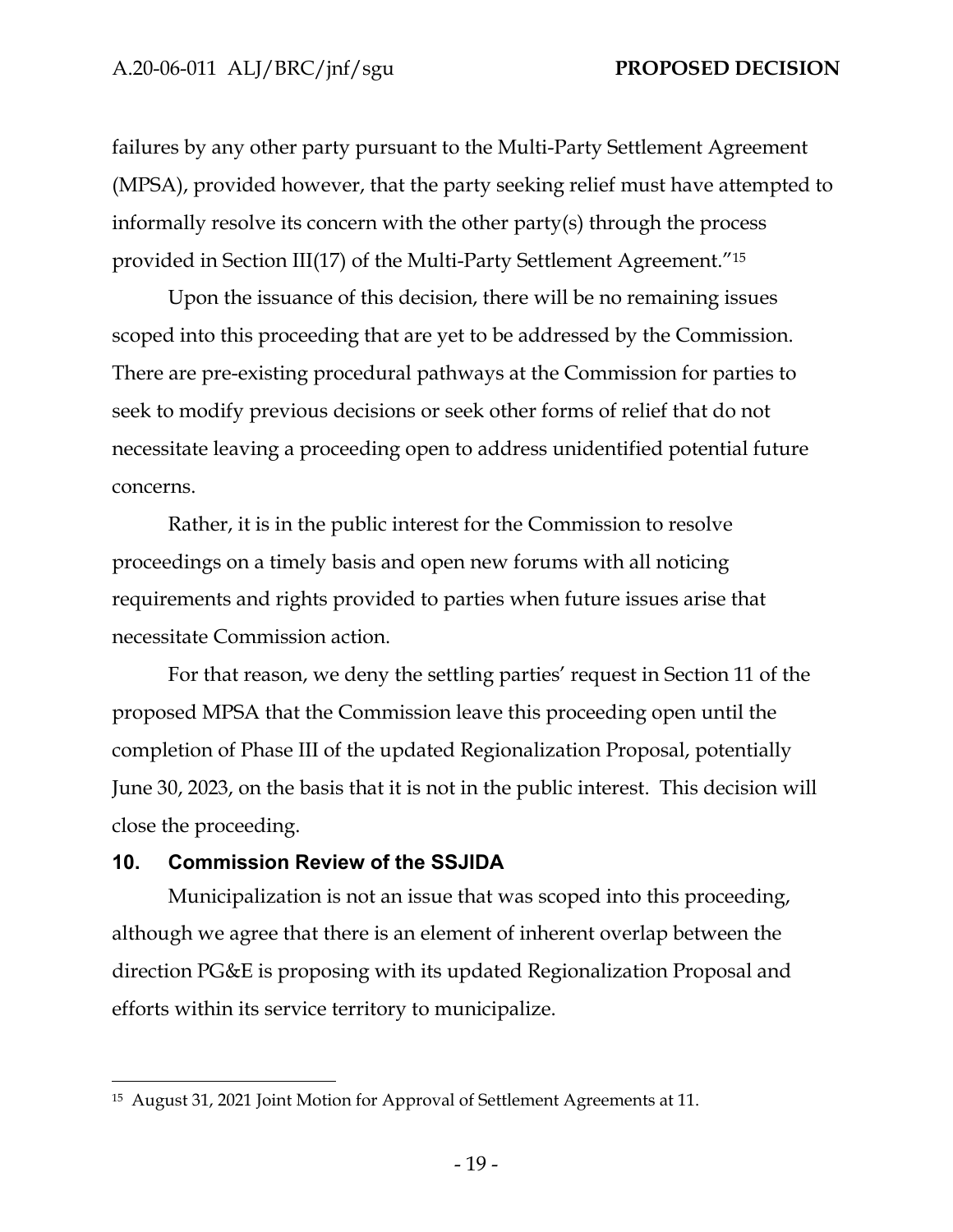In reviewing the record, we believe the terms that were negotiated in the SSJIDA are reasonable as they stand and were submitted to the Commission in the August 31, 2021 motion.

# <span id="page-22-0"></span>**11. Requirements for Approval of Settlement Agreements**

We review the settlements with the modifications and conditions outlined in this decision.

# **11.1. Standard for Settlements**

<span id="page-22-1"></span>Commission's Rule 12.1(d) sets for the standard for approval of settlements: The Commission will not approve settlements, whether contested or uncontested, unless the settlement is reasonable in light of the whole record, consistent with law, and in the public interest.

We have frequently endorsed settlements as an "appropriate method of alternative ratemaking" and we have expressed a strong public policy favoring settlements if they are fair and reasonable in light of the whole record.16 We have recognized that settlements support a number of worthwhile policy goals including reducing the expense and uncertainty of litigation and conserving valuable Commission resources.<sup>17</sup>

# <span id="page-22-2"></span>**11.2. With the Modifications Adopted in this Decision, the Settlement Agreements are Reasonable in Light of the Whole Record**

With the modifications and conditions on the MPSA enumerated in section 8 of this decision, the Settlement Agreements are reasonable in light of the whole record. The Settling Parties are knowledgeable and experienced regarding the issues in the regionalization proceeding and represent distinct and

<sup>16</sup> *See*, *e.g*., D.05-10-041 at 57; D.15-03-006 at 6; D.15-04-006 at 8.

<sup>17</sup> *See* D.14-12-040 at 15.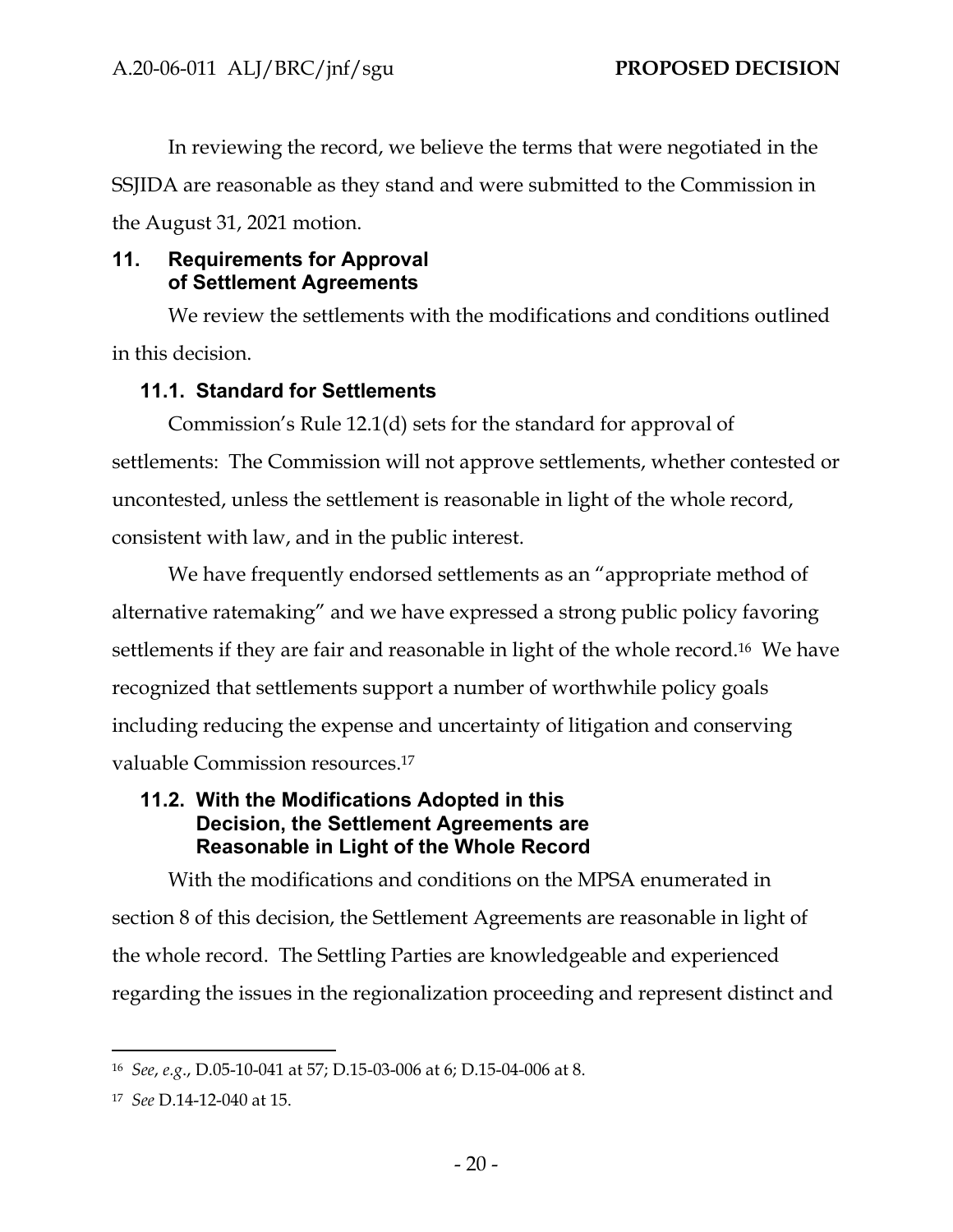affected interests. The Settling Parties all have been active parties in this proceeding.

PG&E developed its updated Regionalization Proposal after two iterations and extensive feedback and comments received from Settling Parties and others. PG&E conducted two workshops to introduce the two iterations of its regionalization plan, in which the Settling Parties participated and provided input and comments. The Settling Parties reached agreement after a series of settlement negotiation meetings, discovery, careful analysis of issues, and settlement discussions.

We disagree with TURN that the updated Regionalization Proposal should not be approved. As PG&E and the Settling Parties pointed out in their Joint Reply to Opening Comments on the Settlement Agreements,<sup>18</sup> the Commission has already determined that metrics are not in the scope of the proceeding. In the assigned Commissioner's Scoping Memo, Commissioner Batjer determined that the adoption of safety metrics is out of scope, $19$  ruling instead that:

At this time, it does not appear that attempting to develop regionalization-specific metrics in this proceeding would be a good use of the parties' or the Commission's time, particularly since safety and operational metrics will be addressed in another proceeding, and this proceeding should neither duplicate nor conflict with that proceeding. Accordingly, the development of regionalization-specific metrics is not in the current scope of this proceeding.<sup>20</sup>

20 *Ibid.*

<sup>18</sup> Joint reply of Pacific Gas and Electric Company (U39M), California Farm Bureau Federation, California Large Energy Consumers Association, Center for Accessible Technology, Coalition of California Utility Employees, and South San Joaquin Irrigation District, to opening comments on the settlement agreement at 7-8.

<sup>19</sup> Scoping Memo at 4.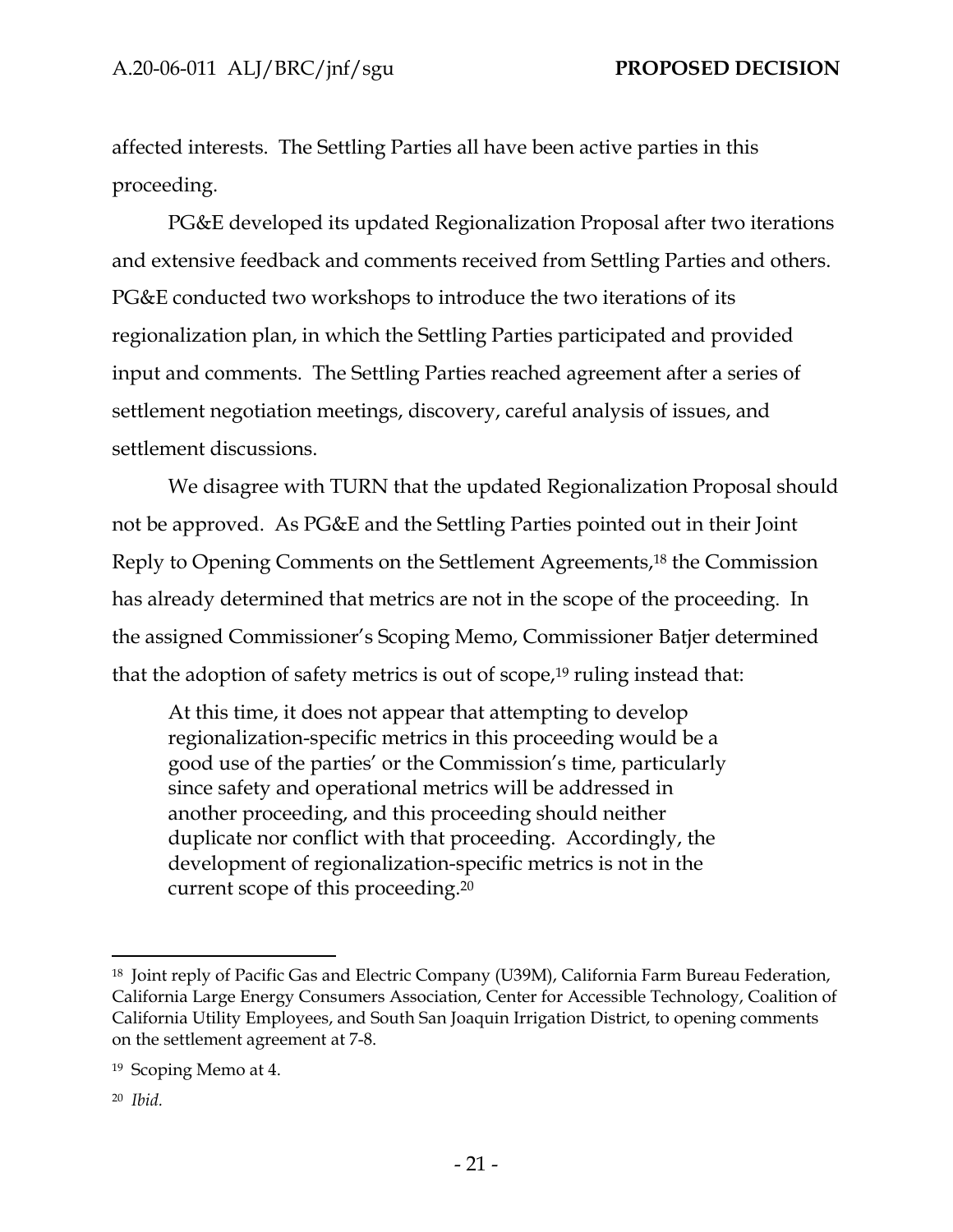The non-settling Parties raised various other issues that have been resolved in the MPSA. The important question of how to monitor PG&E's performance under regionalization has been addressed by the formation of a Regionalization Stakeholder Group as an advisory group. The Commission and all stakeholders may address PG&E's safety performance in many other proceedings.

In addition, PG&E will host two public workshops in 2022 and for each year until the completion of Phase III of its regionalization implementation to provide updates to the public about its regionalization implementation progress. PG&E shall coordinate the workshops with the appropriate Commission staff for maximum notice and impact.

Safety will remain of paramount performance. When PG&E does not act in the interest of public safety, the Commission will step in. Nothing in this decision has any negative impact on the Commission's enforcement or other regulatory authority

With respect to the overall agreements by the Settling Parties regarding the matters of concern raised by the Settling Parties in this proceeding, all disputed issues have been resolved. Moreover, the record in this proceeding, including the diverse set of concerns and interests advocated for by the Settling Parties, and the Settling Parties' iterative process to reach agreement on each particular issues raised by them, leave the Settling Parties convinced that it is in their mutual interest to adopt the Settlement Agreement and that the Settlement Agreement is reasonable in light of the whole record and reflects a reasonable balance of the various interests affected by this proceeding.

- 22 -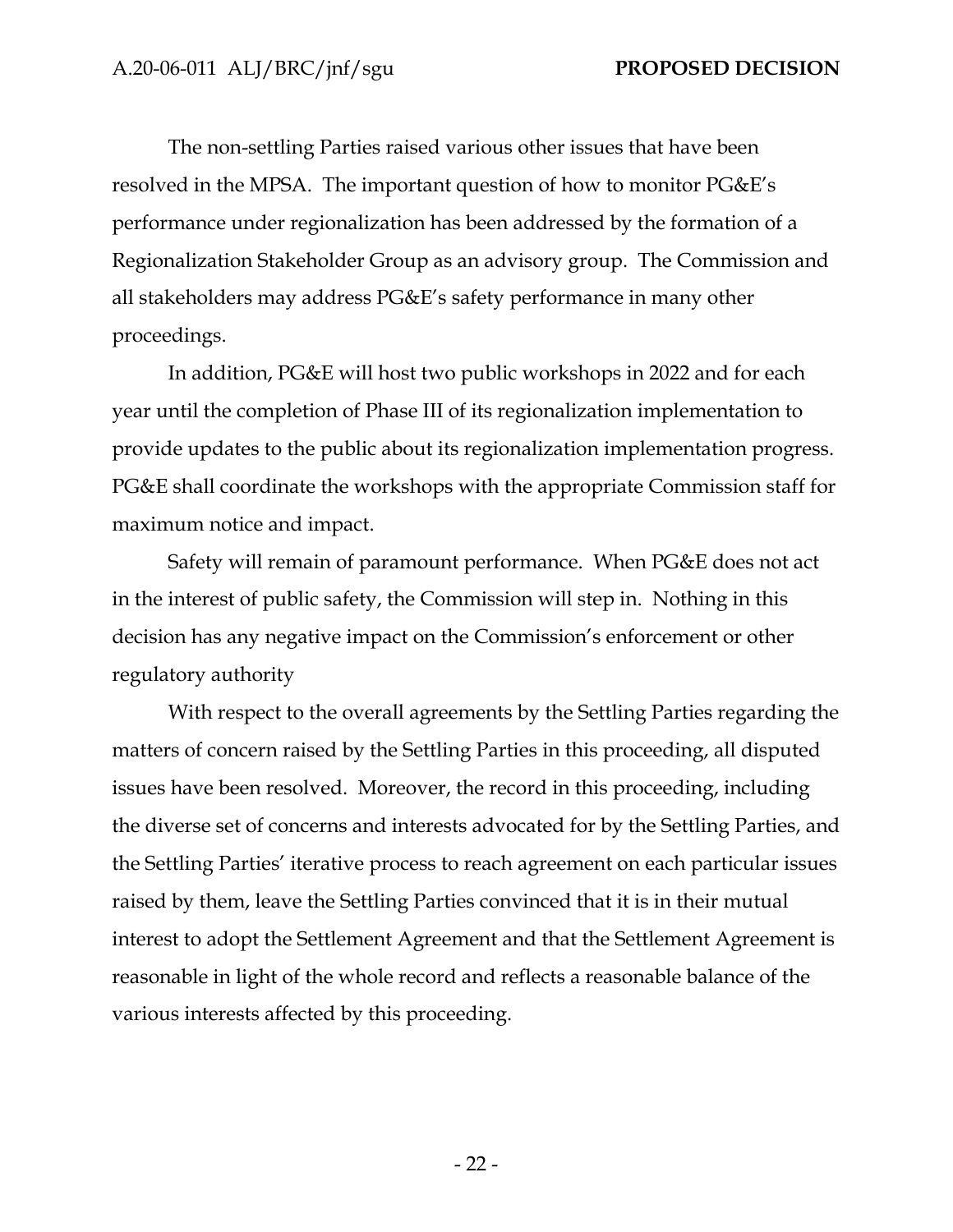# <span id="page-25-0"></span>**11.3. The Settlement Agreements are Consistent with the Law**

With the modifications and conditions on the MPSA enumerated in section 8 of this decision, the Settlement Agreements comport with relevant statutes, rules, and Commission decisions. Nothing in this decision or the MPSA alters this Commission's authority to regulate and enforce the safety of PG&E's activity.

Procedurally, the settlement process was conducted in accordance with Article 12 of the Rules. Notice of a settlement conference was provided, as required by Rule 12.1(b), and a settlement conference was conducted by the Settling Parties on August 19, 2021. Substantively, the Settling Parties believe that no term of the Settlement Agreements contravenes statutory provisions or prior Commission decisions.

# <span id="page-25-1"></span>**11.4. The Settlement Agreements are in the Public Interest**

With the modifications and conditions on the MPSA enumerated in section 8 of this decision, the Settlement Agreements are in the public interest.

The Commission has a "long-standing policy favoring settlements."<sup>21</sup> As the Commission has stated, the "Commission favors settlements because they generally support worthwhile goals, including reducing the expense of litigation, conserving scarce Commission resources, and allowing parties to reduce the risk that litigation will produce unacceptable results."<sup>22</sup> The Commission has held that a settlement that "commands broad support among participants fairly

<sup>21</sup> D.10-06-038 at 38.

<sup>22</sup> D.10-12-035 at 58.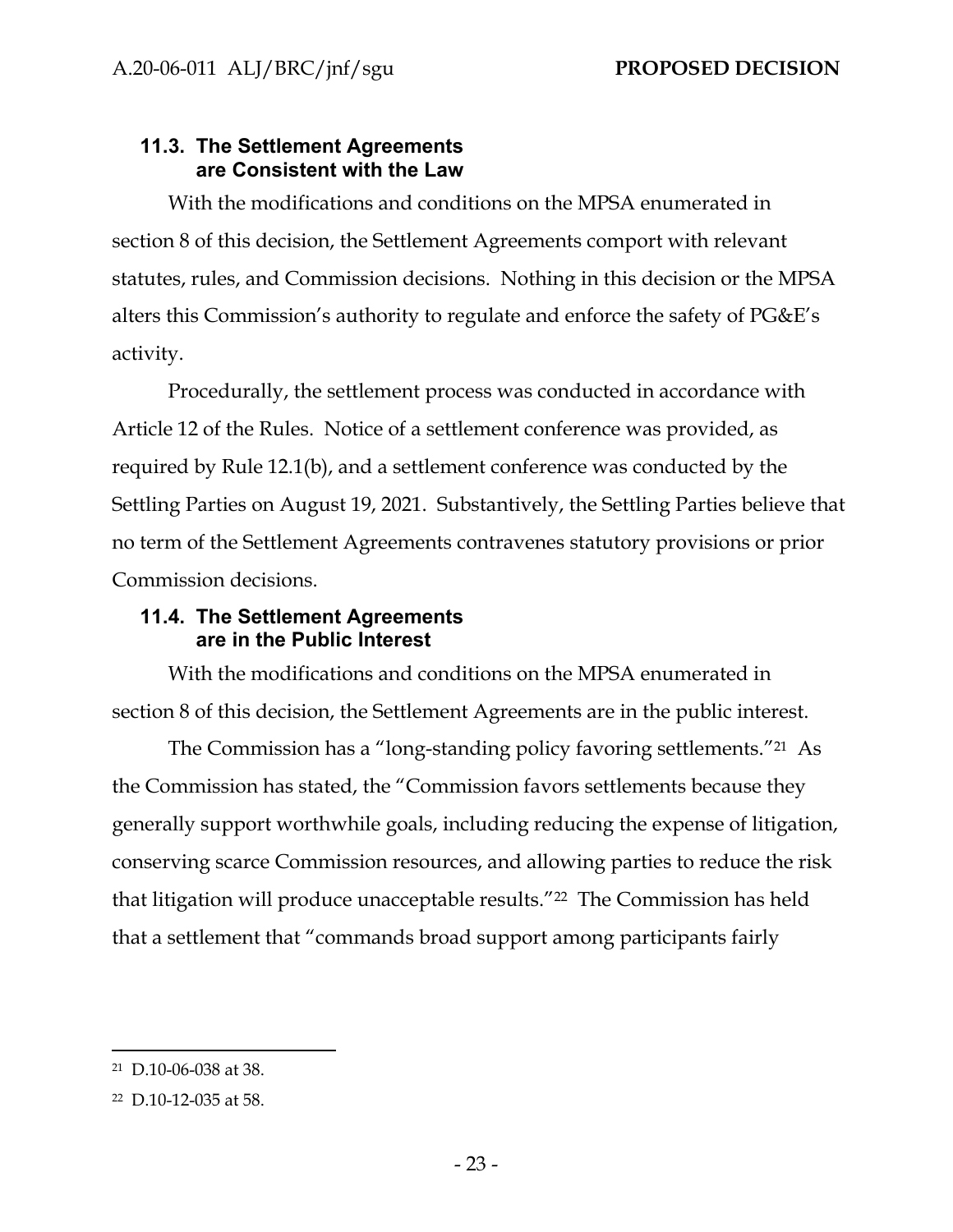reflective of the affected interests" is an important factor in the "public interest" criterion.<sup>23</sup>

The Settlement Agreements are also in the public interest because they resolve all disputed issues among the Settling Parties and provide clear direction forward for the full implementation of regionalization with the resulting benefits of improved customer service, safety and operational reliability to be delivered to PG&E customers without the potential delay of continued regulatory process.

The MPSA is sponsored by PG&E, CFBF, CLECA, CforAT, CUE, Cal Advocates, SBUA, SSJID, William B. Abrams and the PG&E/SSJID Settlement Agreement is sponsored by PG&E and SSJID. Therefore, the Settlement Agreements are supported by active participants who fairly reflect the affected interests, and they do not contravene statutory provisions, as discussed above. Although TURN and VCE opposed the settlement agreement, not all parties must join a settlement for it to be approved by the Commission. All Settling Parties seek a fair and balanced resolution of this matter and support adoption of the Settlement Agreements as such. Together, the Settling Parties' collective agreement to recommend adoption of the Settlement Agreements supports the notion that the settlement is in the public interest.

## <span id="page-26-0"></span>**12. Modification and Denial of Components of the MPSA**

Rule 12.4 provides that the Commission may reject a proposed Settlement Agreement whenever it determines that the settlement is not in the public interest. Since we are rejecting a portion of the MPSA, we must allow the Settling Parties to do one of the following:

<sup>23</sup> *See* Decision Approving Settlement Agreement for Southern California Edison Company's and Pacific Gas and Electric Company's Economic Development Rate Program (D.10-06-015), (June 3, 2010) at 11-12, citing 1992 Cal. PUC LEXIS 867 at 16.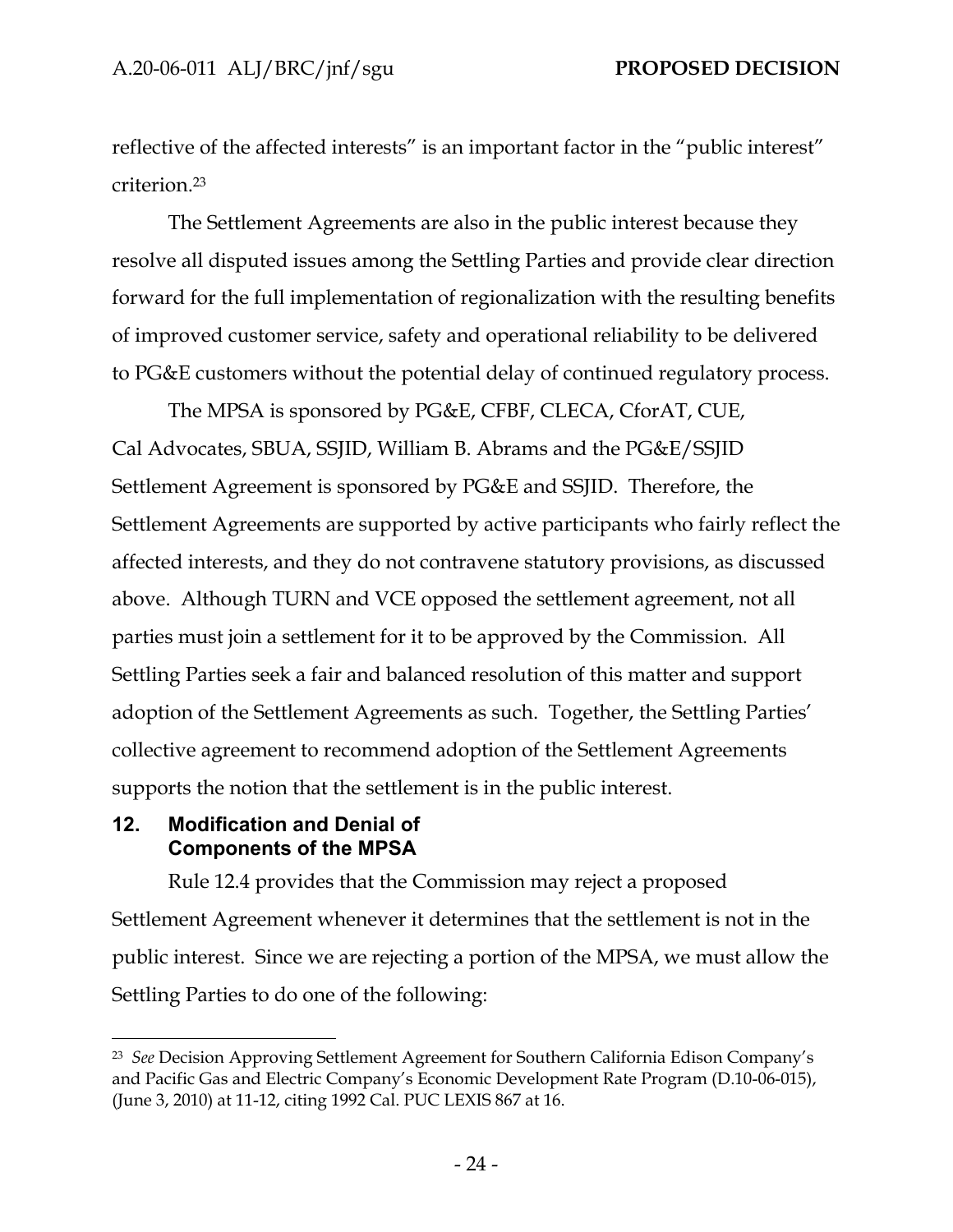- a. Hold hearings on the underlying issues, in which case the parties to the settlement may either withdraw it or offer it as joint testimony,
- b. Allow the parties time to renegotiate the settlement,
- c. Propose alternative terms to the parties to the settlement which are acceptable to the Commission and allow the parties reasonable time within which to elect to accept such terms or to request other relief.

Although we are not adopting the Multi-Party Settlement Agreement in totality, we have proposed alternative terms to the parties which are acceptable and reasonable to the Commission. In their comments, the Settling Parties shall address whether these terms are acceptable or whether they wish to request other relief.

The only term that is not being adopted as written is the provision of Section 32 of the MPSA that limits participation in the Regionalization Working Group to parties to this proceeding.

Regarding Section 15 of the MPSA, the Settling Parties requested that the Commission allow eligible participants in the Regionalization Stakeholder Group to have the opportunity to seek intervenor compensation for participation. In this decision, the Commission declines to pre-authorize eligibility for intervenor compensation prior to a showing of substantial contribution consistent with the statutes governing intervenor compensation. In addition, this request is beyond the scope of the proceeding and therefore denied without prejudice. Since the MPSA does not include an actual request for intervenor compensation, the Commission's action is not a modification to the MPSA as written.

The same situation arises with Section 11 of the MPSA, wherein the Parties request that the Commission leave the Proceeding open until the end of Phase III. The Commission is explicitly denying this request; however this denial does not

- 25 -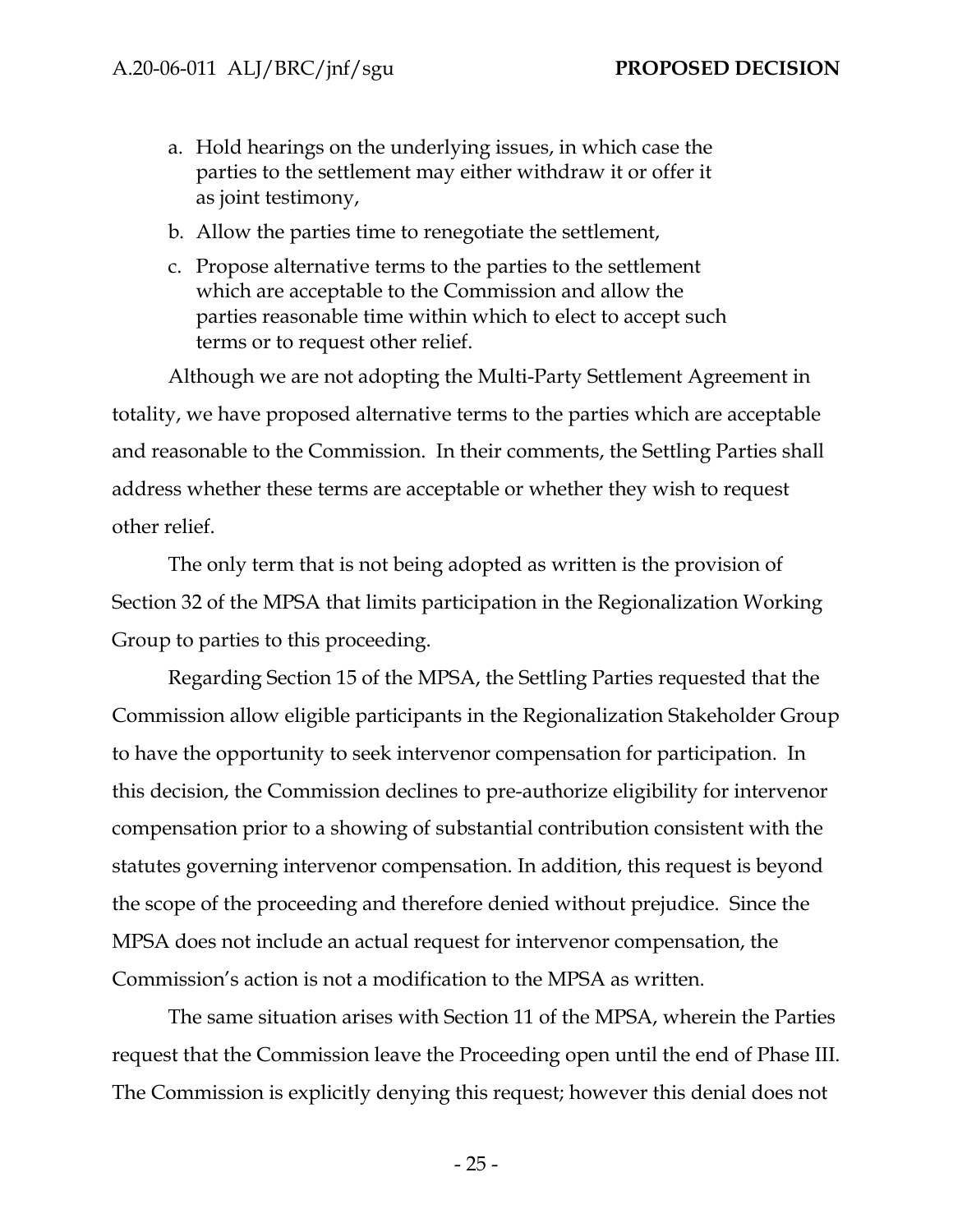necessitate the modification of the text of the MPSA as submitted to the Commission in the August 31, 2021 motion.

# <span id="page-28-0"></span>**13. Comments on Proposed Decision**

The proposed decision of ALJ Stevens in this matter was mailed to the parties in accordance with Section 311 of the Public Utilities Code and comments were allowed under Rule 14.3 of the Commission's Rules of Practice and Procedure. Comments were filed on \_\_\_\_\_\_\_\_\_\_, and reply comments were filed on \_\_\_\_\_\_\_\_\_\_\_\_\_ by \_\_\_\_\_\_\_\_\_\_\_\_\_\_\_\_.

# <span id="page-28-1"></span>**14. Assignment of Proceeding**

Alice Reynolds is the assigned Commissioner and Brian Stevens is the assigned ALJ in this proceeding.

# <span id="page-28-2"></span>**Findings of Fact**

1. D.20-05-053 ordered PG&E to pursue regional restructuring of components of its operations and customer service functions as a condition of Commission approval of its emergence from Chapter 11 bankruptcy and ordered PG&E to file an Application with an accompanying Regionalization Proposal.

2. PG&E filed an initial Regionalization Proposal concurrently with the Application under consideration in this proceeding, and after a stakeholder process conducted in coordination with the Commission's advisory staff, PG&E filed an updated Regionalization Proposal that incorporated input from the stakeholder process.

3. The Settlement Agreements are the product of arm's length negotiations between well-informed and competently represented parties.

4. The five regions outlined in PG&E's updated Regionalization Proposal are North Coast, North Valley/Sierra, Bay Area, South Bay/Central Coast, and Central Valley – regions that are coterminous with county boundaries and were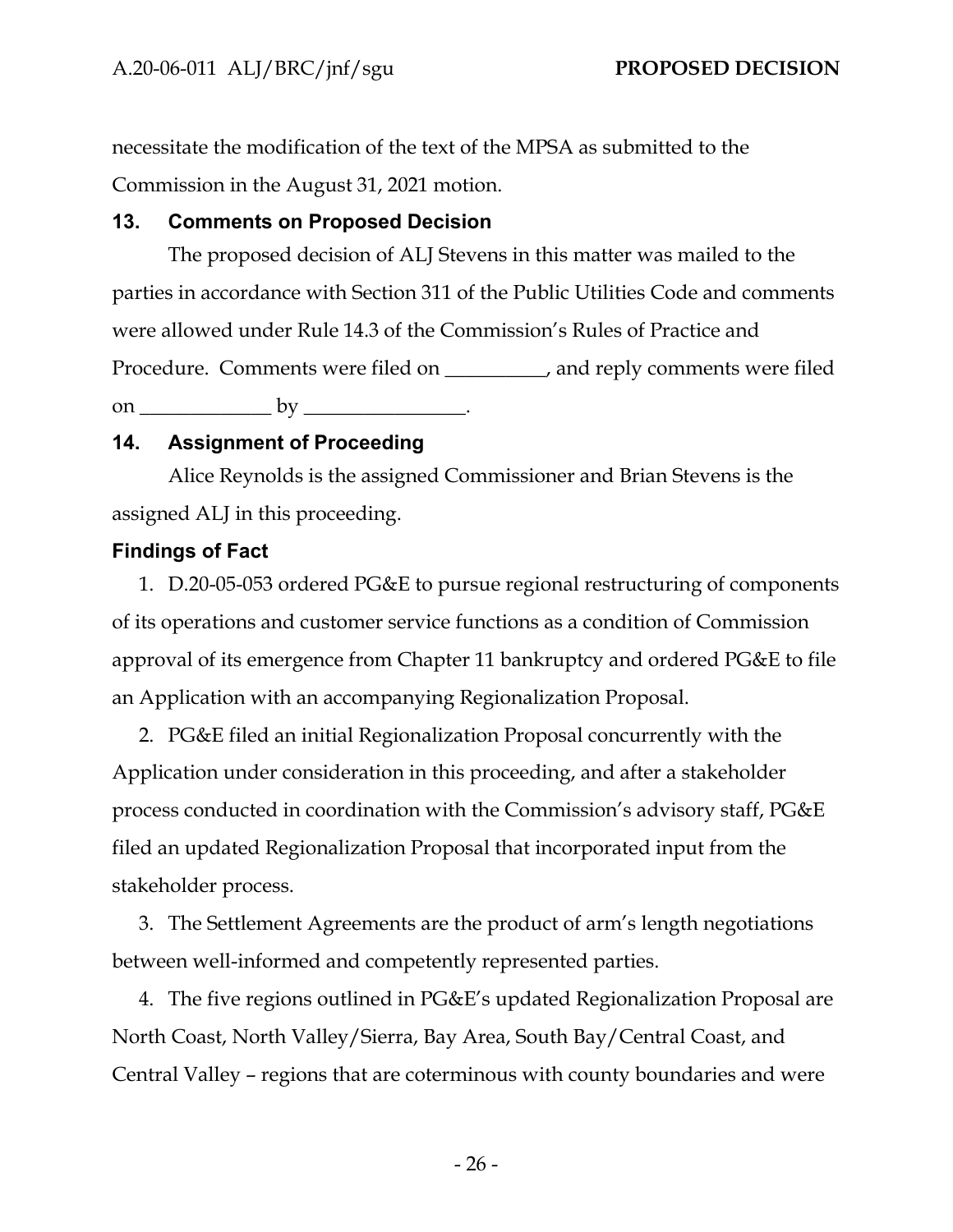developed with consideration of issues like weather, customer demographics, and operational characteristics.

5. Adoption of the MPSA would authorize the three proposed phases of the implementation of regionalization: first involving the regionalization design and transition plan, second involving the implementation of the regional boundaries and implementation of the Lean Operating System, and third involving refining the Lean Operating System and ensuring sustainability of the initiative.

6. Adoption of the MPSA would incur estimated costs, segmented by human resources, information technology, and real estate, between \$24.6 million and \$32.6 million.

7. A group of Settling Parties provided notice for a settlement conference, and a settlement conference was held by the Settling Parties on August 19, 2021.

8. The settling parties, PG&E, CFBF, CLECA, Center for Accessible Technology, Coalition of California Utility Employees, Cal Advocates, SBUA, and William B. Abrams, adequately represent the broad set of interests participating in this proceeding.

9. Under the MPSA, there would be implementation of a Regionalization Working Group with participation restricted to the parties to this proceeding.

10. Under the MPSA, eligible participants to the Regionalization Working Group may seek intervenor compensation for participation in the working group.

11. Under the MPSA, the settling parties request for the Commission to leave the proceeding open through the third phase of the Updated Regionalization Proposal with the stated purpose of it acting as a venue to resolve disputes that might arise between PG&E and the participants.

- 27 -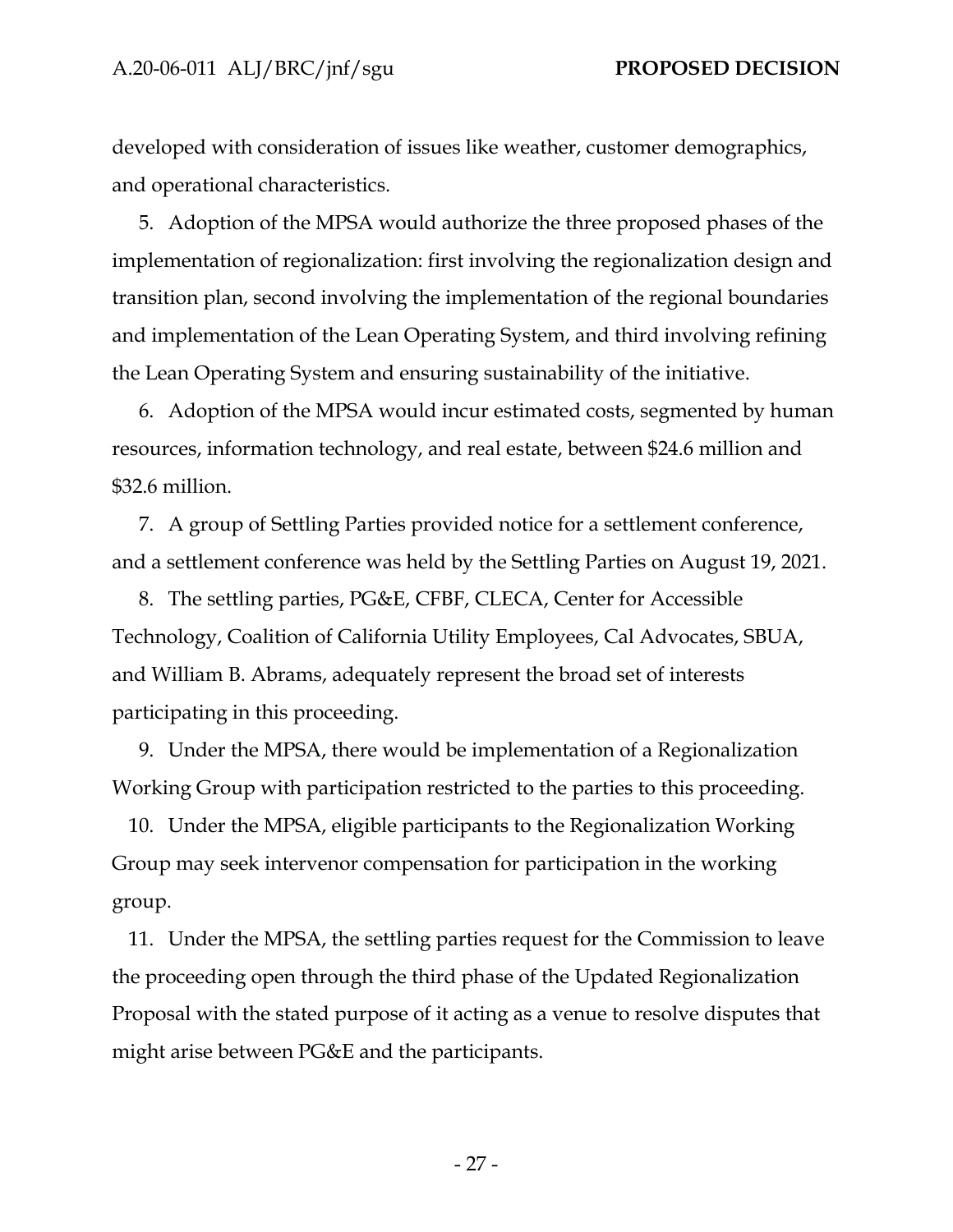12. Public Utilities Code Section 1801.3(d) allows intervenors to be compensated "for making a substantial contribution to proceedings of the commission, as determined by the commission in its orders and decisions, regardless of whether a settlement agreement is reached."

13. There is an insufficient record before the Commission for it to address the parties' request about intervenor compensation.

14. Under the MPSA, the Regionalization Working Group will not have decision-making authority, but instead will provide PG&E with additional perspectives on its implementation of regionalization.

15. The formation of the Regionalization Working Group and the inclusion of public workshops will serve as a mechanism to monitor PG&Es performance in the implementation of its updated Regionalization Proposal.

16. With adoption of the SSJIDA, PG&E clarifies and confirms that its implementation of regionalization as managed by its Regionalization Program Management Office will not include any work to oppose SSJID's municipalization efforts.

17. Metrics, including those related to safety, are not in the scope of the proceeding and are to be addressed in relevant other proceedings at the Commission with a more core responsibility of developing and analyzing metrics.

18. The requirements for adopting a settlement are set forth in Rule 12.1, wherein the Commission must determine whether the settlement is reasonable in light of the whole record, consistent with law, and in the public interest.

19. The Regionalization Working Group, as proposed in the MPSA, may serve as a beneficial function to assist PG&E in a successful implementation of the updated Regionalization Proposal. However, participation of entities and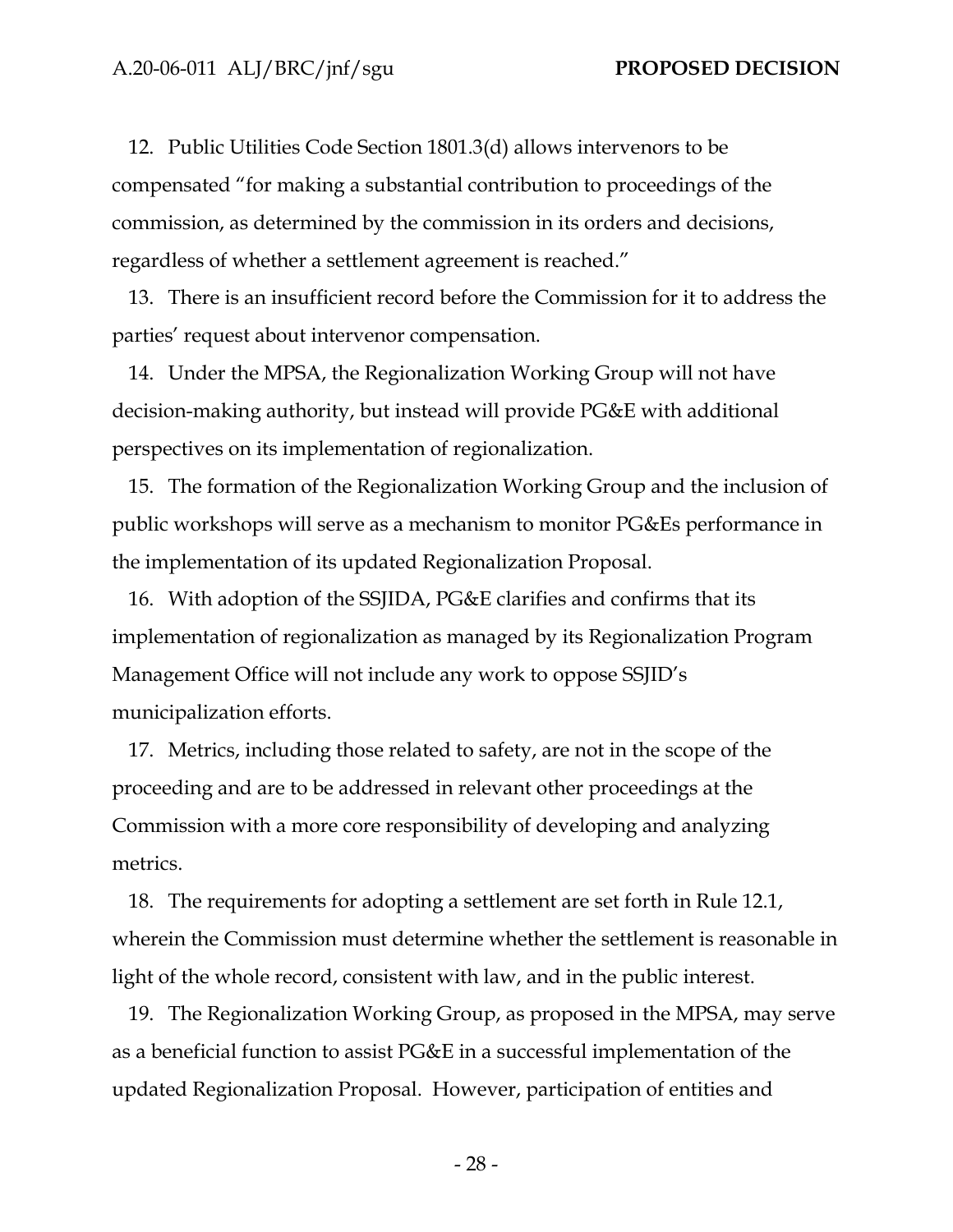individuals that are not parties to this proceeding would likely allow for a broader perspective to PG&E that may result in greater value to ratepayers.

20. Once there are no defined remaining issues in consideration in a proceeding, it is in the public interest for the Commission to close the proceeding, including to conserve Commission resources and to provide comprehensive due process in the institution of new proceedings.

21. The terms that were negotiated in the SSJIDA are reasonable as they stand and were submitted to the Commission in the August 31, 2021 motion.

22. The Settlement Agreements resolve all contested issues among the Settling Parties.

23. The Settlement Agreements facilitate the timely implementation of PG&E's updated Regionalization Proposal.

24. With the modifications and conditions outlined in this decision, the MPSA and SSJIDA are reasonable in light of the whole record, consistent with law, and in the public interest.

## <span id="page-31-0"></span>**Conclusions of Law**

1. The August 31, 2021 MPSA, as modified by this decision, is consistent with the law.

2. The August 31, 2021 MPSA, as modified by this decision, is in the public interest.

3. The August 31, 2021 MPSA, as modified by this decision, should be approved.

4. Settlement Agreements need not be supported by all parties to a proceeding in order to win approval.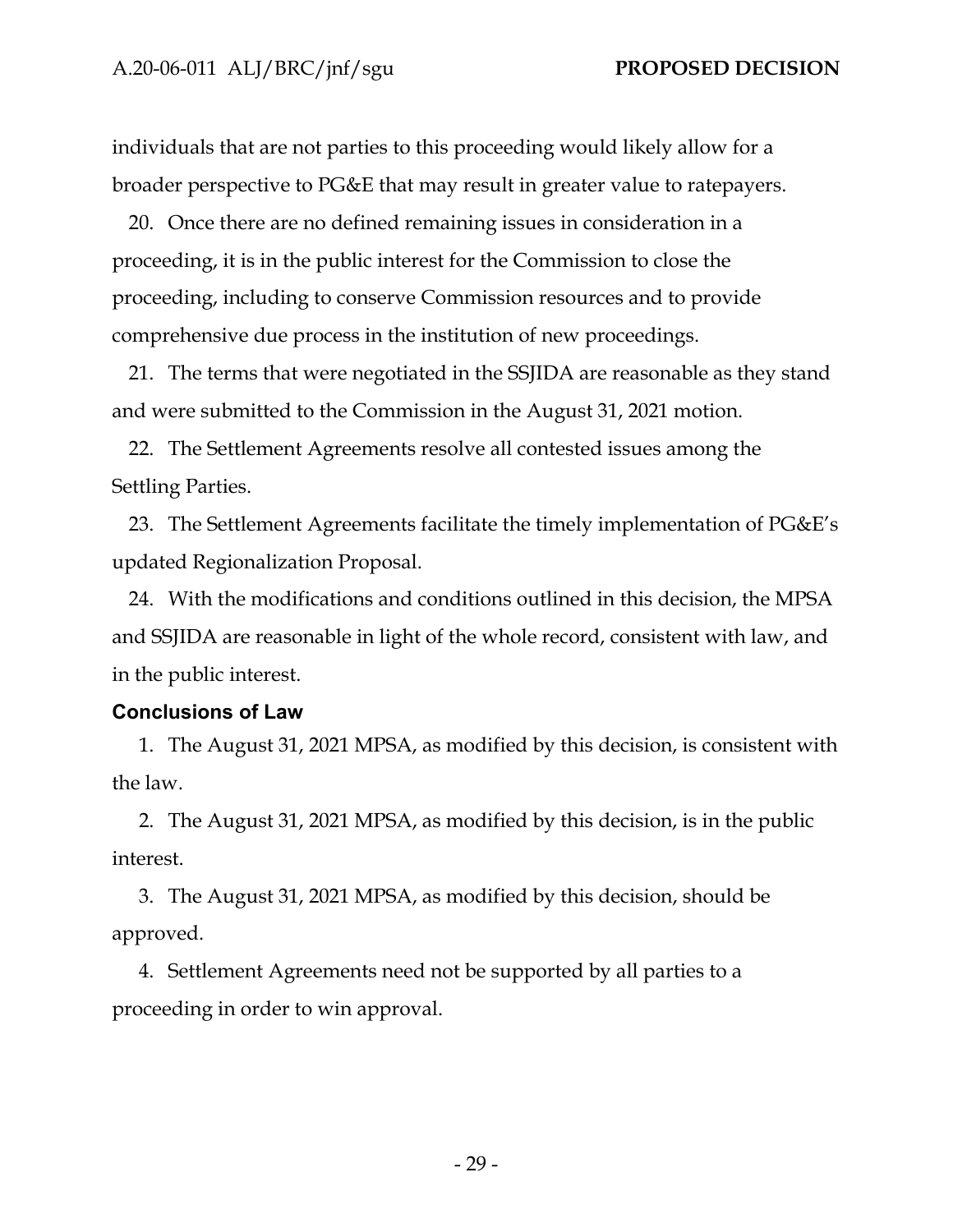5. The proposed Regionalization Working Group is in the public interest and, along with other terms in the MPSA, will serve as an oversight function in PG&E's implementation of regionalization.

6. The updated Regionalization Proposal of PG&E should be adopted.

7. Limiting participation in the Regionalization Working Group solely to parties to this proceeding may unfairly limit input to PG&E in the implementation of regionalization and is not in the public interest.

8. The request that the Commission authorize eligibility for intervenor compensation in advance of any requests for intervenor compensation should be denied without prejudice.

9. With all contested issues being resolved by the Settling Parties, it is in the public interest for the Commission to close this proceeding.

10. Issues pertaining to metrics were not scoped into this proceeding.

11. The August 31, 2021 SSJIDA is consistent with the law.

12. The August 31, 2021 SSJIDA is in the public interest.

<span id="page-32-0"></span>13. The August 31, 2021 SSJIDA should be approved.

### **O R D E R**

### **IT IS ORDERED** that:

1. The August 31, 2021 Multi-party Settlement Agreement among Pacific Gas and Electric Company, the California Farm Bureau Federation, the California Large Energy Consumers Association, the Center for Accessible Technology, the Coalition of California Utility Employees, the Public Advocates Office at the California Public Utilities Commission, the Small Business Utility Advocates, and William B. Abrams is adopted with modification and approved.